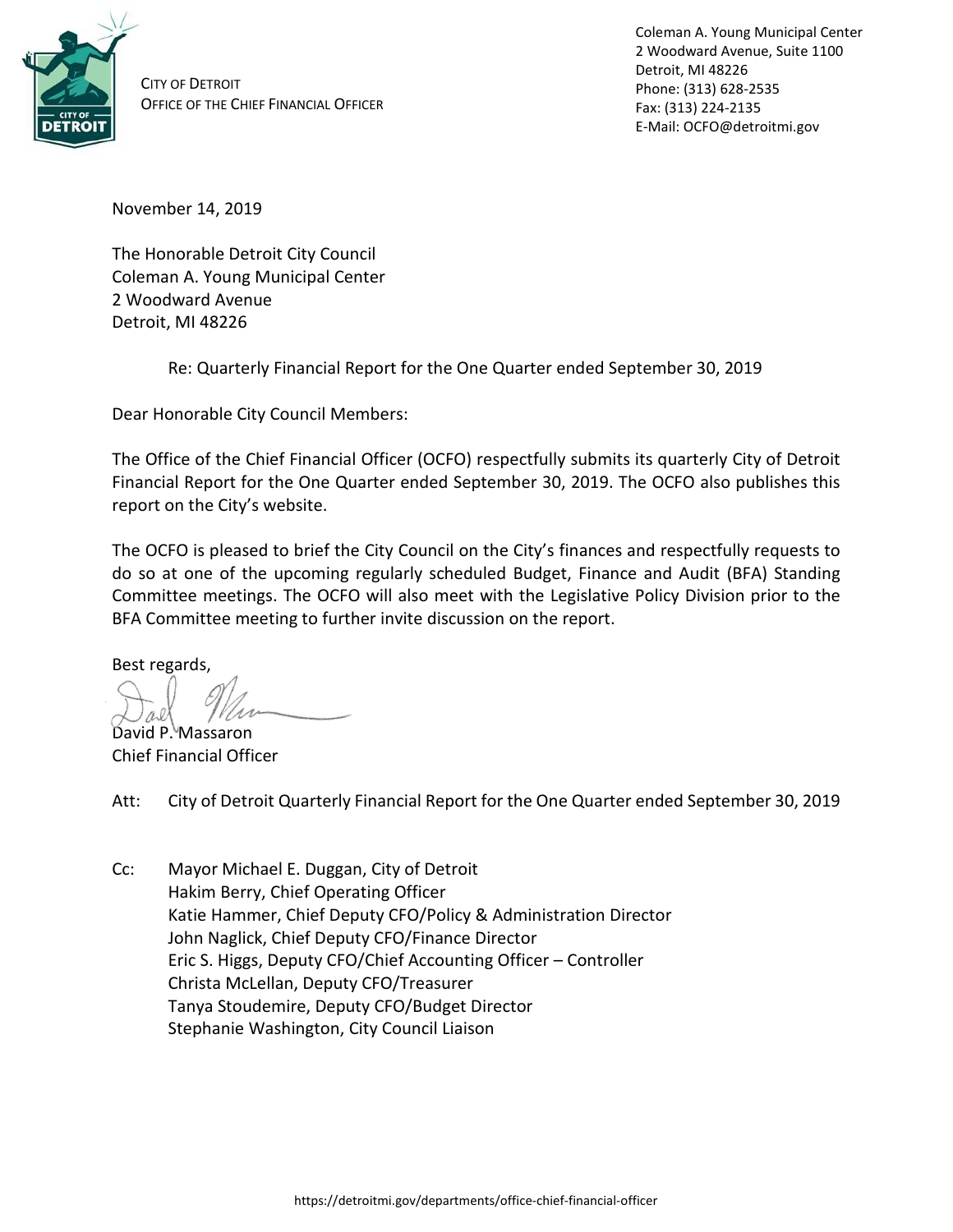

# Q1 FY 2020 Financial Report

### For the 1 Quarter ended September 30, 2019

Office of the Chief Financial Officer

Submitted on November 14, 2019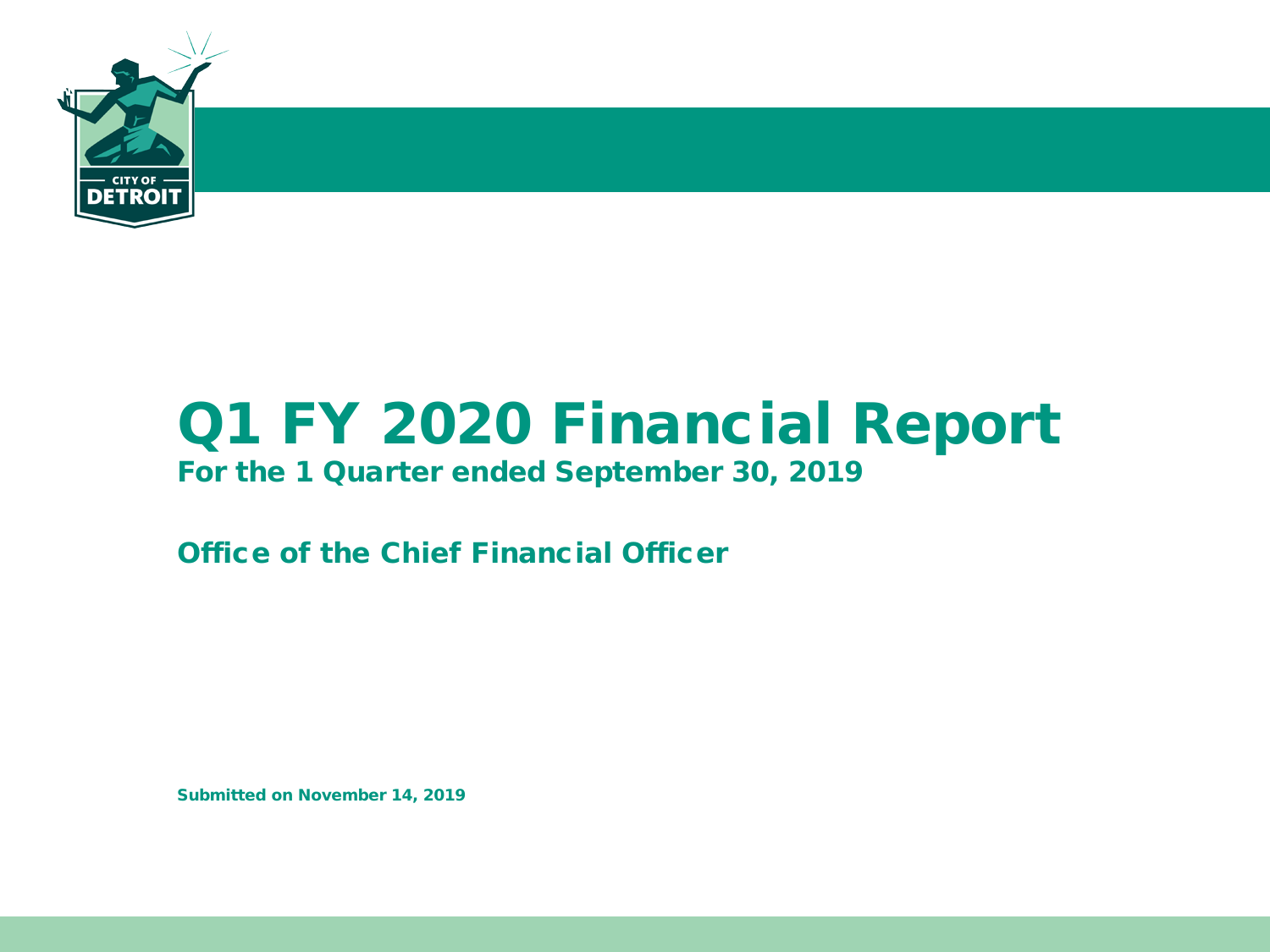

# **Table of Contents**

|                               | Page(s)    |
|-------------------------------|------------|
| Investments                   | 2.         |
| <b>Pension Payments</b>       | 3          |
| <b>Debt Service</b>           |            |
| <b>Appendix: Debt Details</b> | $1A - 16A$ |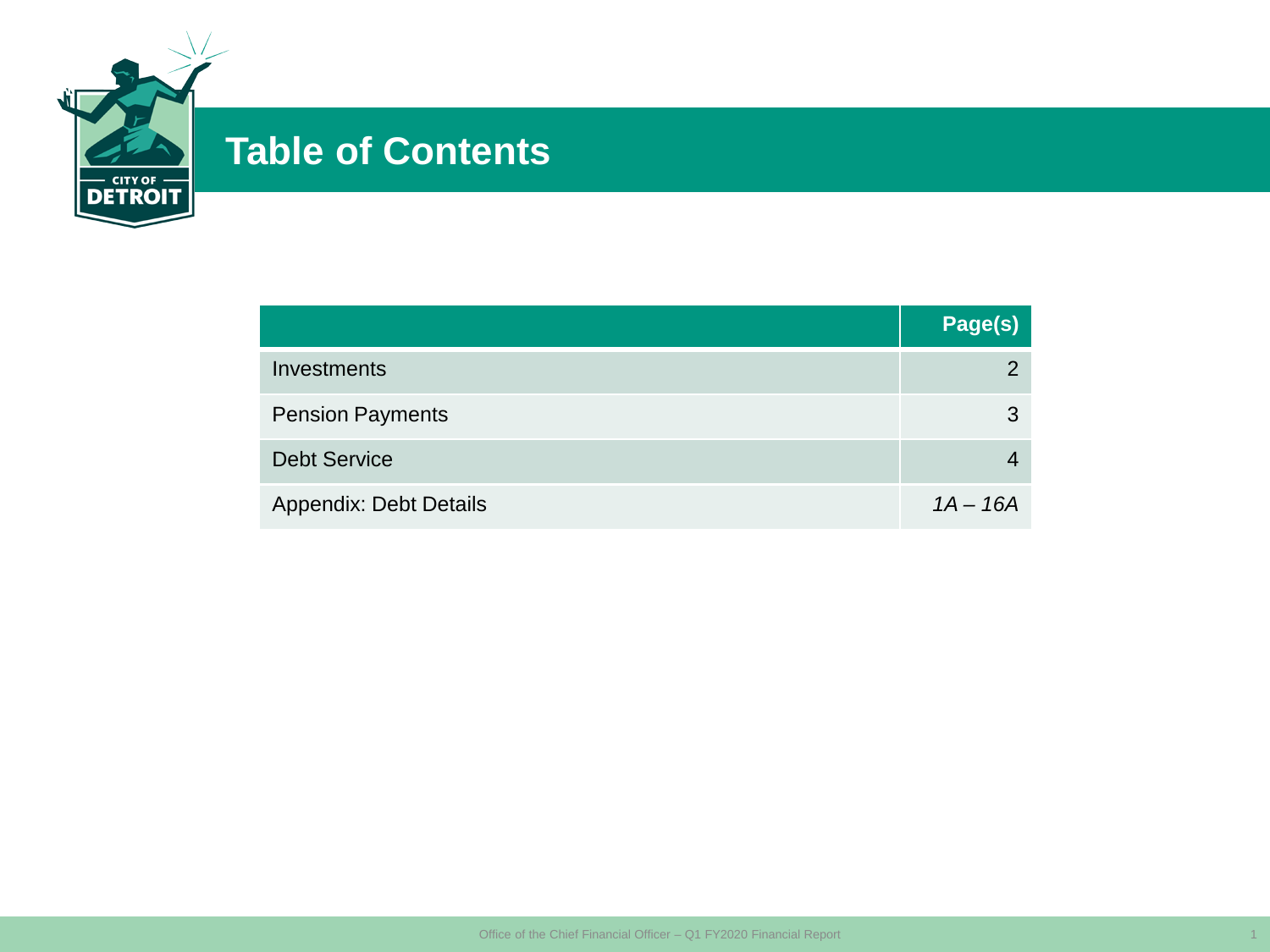

# **Investments**

#### **Investment Portfolio Summary Fiscal Year 2019 - 2020 July 1 - September 30, 2019**

| <b>Common Cash</b>                      | Par Value          | <b>Market Value</b> | <b>Book Value</b>   | % of Portfolio | <b>Days to Maturity</b> |
|-----------------------------------------|--------------------|---------------------|---------------------|----------------|-------------------------|
| <b>Certificates of Deposit</b>          | \$151,875,617.20   | \$151,875,617.20    | \$151,875,617.20    | 45.00%         | 239                     |
| <b>Local Government Investment Pool</b> | 124,616,564.59     | 124,616,564.59      | 124,616,564.59      | 37.00%         |                         |
| <b>Money Markets</b>                    | 61,443,330.22      | 61,443,330.22       | 61,443,330.22       | 18.00%         | $\mathbf 1$             |
|                                         | \$337,935,512.01   | \$337,935,512.01    | \$337,935,512.01    | 100.00%        | 108                     |
| <b>Total Earnings</b>                   | 2,142,206.54<br>\$ |                     |                     |                |                         |
| <b>Effective Rate of Return</b>         | 2.36%              |                     |                     |                |                         |
| <b>Retiree Protection Trust Fund</b>    | Par Value          | <b>Market Value</b> | <b>Book Value</b>   | % of Portfolio | Days to Maturity        |
| <b>Trustee Money Markets</b>            | \$175,374,043.97   | \$175,374,043.97    | \$175,374,043.97    | 100.00%        |                         |
|                                         | \$175,374,043.97   | \$175,374,043.97    | \$175,374,043.97    | 100.00%        | $\mathbf{1}$            |
| <b>Total Earnings</b>                   | 874,475.81         |                     |                     |                |                         |
| <b>Effective Rate of Return</b>         | 2.06%              |                     |                     |                |                         |
| <b>Debt Service</b>                     | <b>Par Value</b>   | <b>Market Value</b> | <b>Book Value</b>   | % of Portfolio | <b>Days to Maturity</b> |
| <b>Trustee Money Markets</b>            | \$123,805,284.92   | \$123,805,284.92    | \$123,805,284.92    | 100.00%        |                         |
|                                         | \$123,805,284.92   | \$123,805,284.92    | \$123,805,284.92    | 100.00%        | 1                       |
| <b>Total Earnings</b>                   | 483,459.09         |                     |                     |                |                         |
| <b>Effective Rate of Return</b>         | 1.95%              |                     |                     |                |                         |
| <b>Bond Proceeds</b>                    | <b>Par Value</b>   | <b>Market Value</b> | <b>Book Value</b>   | % of Portfolio | <b>Days to Maturity</b> |
| <b>Local Government Investment Pool</b> | \$90.322.190.62    | 90,322,190.62<br>\$ | 90,322,190.62<br>\$ | 38.00%         |                         |
| <b>Trustee Money Markets</b>            | 146,685,952.48     | 146,685,952.48      | 146,685,952.48      | 62.00%         | 0                       |
|                                         | \$237,008,143.10   | \$237,008,143.10    | \$237,008,143.10    | 100.00%        | $\bf{0}$                |
| <b>Total Earnings</b>                   | 1,117,095.35<br>s. |                     |                     |                |                         |
| <b>Effective Rate of Return</b>         | 1.81%              |                     |                     |                |                         |
| Reserve                                 | Par Value          | <b>Market Value</b> | <b>Book Value</b>   | % of Portfolio | <b>Days to Maturity</b> |
| <b>Certificates of Deposit</b>          | \$29,923,842.60    | 29,923,842.60<br>\$ | 29,923,842.60<br>\$ | 42.00%         | 155                     |
| <b>Federal Agency Securities</b>        | 30,000,000.00      | 29,995,800.00       | 30,000,000.00       | 42.00%         | 138                     |
| Local Government Investment Pool        |                    |                     |                     | 0.00%          | $\Omega$                |
| <b>Money Markets</b>                    | 12,139,817.58      | 12,139,817.58       | 12,139,817.58       | 17.00%         |                         |
|                                         | \$72,063,660.18    | \$<br>72,059,460.18 | \$<br>72,063,660.18 | 100.00%        | $\frac{1}{22}$          |
| <b>Total Earnings</b>                   | 423,142.93<br>S    |                     |                     |                |                         |
| <b>Effective Rate of Return</b>         | 2.23%              |                     |                     |                |                         |
| <b>Total Year-to-Date Earnings</b>      | \$5.040.379.72     |                     |                     |                |                         |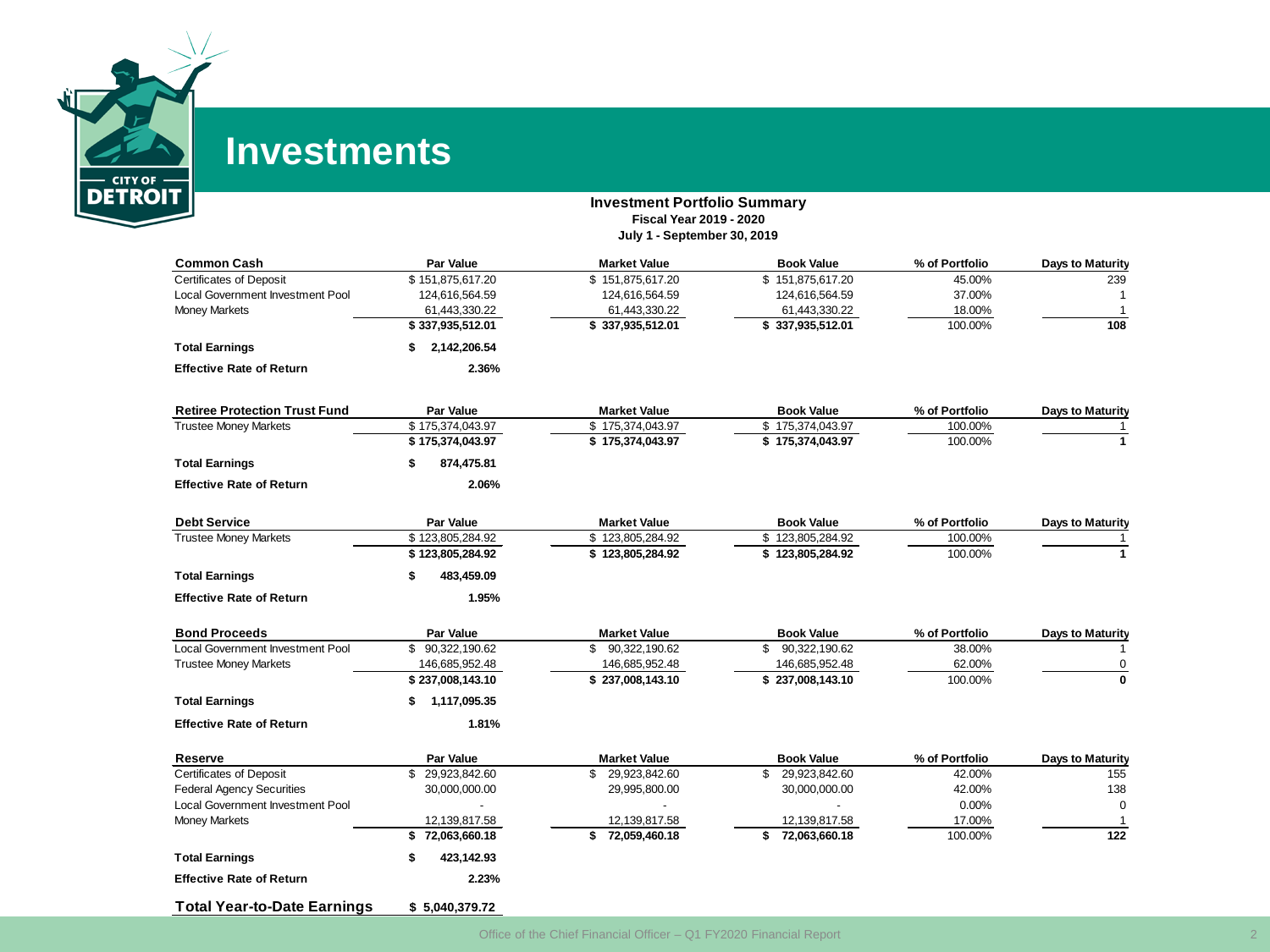

# **Pension Payments**

**City of Detroit Pension Payments Report for the One Quarter ended September 30, 2019** (unaudited)

| <b>YTD FY2020 Payments by Source</b> |  |                        |             |                          |   |                          |    |                       |  |                          |                    |  |            |
|--------------------------------------|--|------------------------|-------------|--------------------------|---|--------------------------|----|-----------------------|--|--------------------------|--------------------|--|------------|
|                                      |  |                        |             |                          |   |                          |    |                       |  |                          | <b>Detroit</b>     |  |            |
|                                      |  |                        |             | <b>Detroit Water</b>     |   | <b>Great Lakes</b>       |    |                       |  |                          | Institute of Arts  |  |            |
|                                      |  |                        |             | and Sewerage             |   | Water                    |    | <b>Detroit Public</b> |  | <b>COBO</b>              | and                |  |            |
| <b>YTD Payments to Plan/Fund</b>     |  | <b>City of Detroit</b> |             | <b>Department</b>        |   | <b>Authority</b>         |    | Library               |  | <b>Authority</b>         | <b>Foundations</b> |  | Total      |
| PFRS Hybrid Plan (Component I)       |  | 4,345,881              | $^{[1]}$ \$ | $\overline{\phantom{a}}$ | S | $\overline{\phantom{0}}$ | \$ |                       |  | $\sim$                   | $\sim$             |  | 4,345,881  |
| PFRS Legacy Plan (Component II)      |  |                        |             |                          |   |                          |    | $\sim$                |  |                          |                    |  |            |
| GRS Hybrid Plan (Component I)        |  | $2,988,712$ [1]        |             | 430,764 [1]              |   |                          |    | [1]                   |  | 3,158                    |                    |  | 3,422,633  |
| GRS Legacy Plan (Component II)       |  |                        |             |                          |   |                          |    |                       |  |                          |                    |  |            |
| RPF (IRC Section 115 Trust)          |  | 45,000,000             |             | $\overline{\phantom{a}}$ |   |                          |    |                       |  | $\overline{\phantom{0}}$ |                    |  | 45,000,000 |
| Total                                |  | 52,334,592             |             | 430,764                  |   |                          |    |                       |  | 3,158                    |                    |  | 52,768,514 |

#### **Acronyms:**

PFRS: Police and Fire Retirement System

GRS: General Retirement System

RPF: Retiree Protection Fund

#### Note:

 $[1]$  July to Sept 2019 Invoices w ere adjusted to reflect prior year adjustments.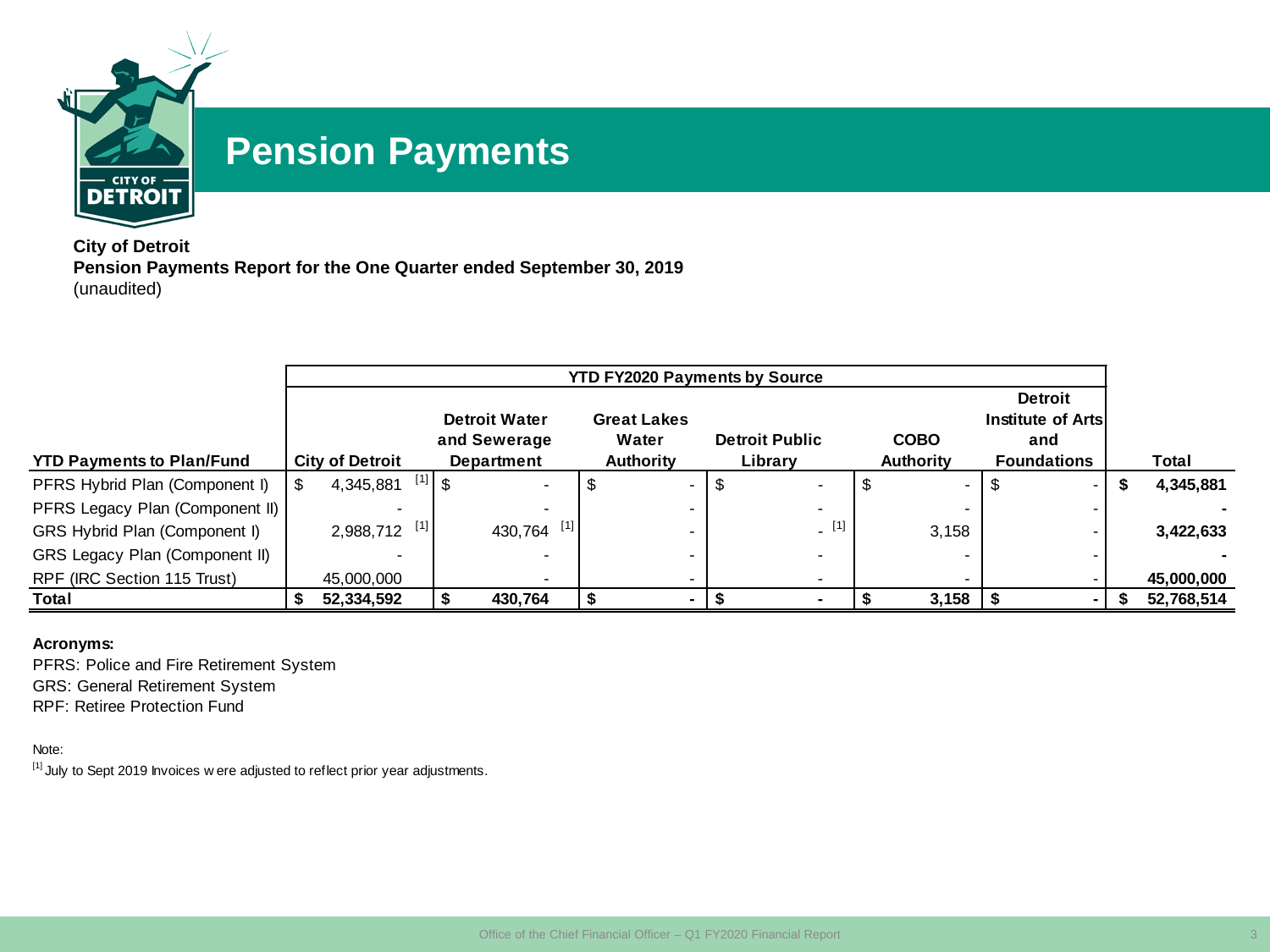

## **Debt Service**

#### **City of Detroit Debt Service Report for the One Quarter ended September 30, 2019** (unaudited)

|                                                                              |                       |    |                                                    |                               |    | <b>FY 20</b>       |                    |                                      |   |                                          |
|------------------------------------------------------------------------------|-----------------------|----|----------------------------------------------------|-------------------------------|----|--------------------|--------------------|--------------------------------------|---|------------------------------------------|
| <b>Debt Obligation</b>                                                       | # of<br><b>Series</b> |    | <b>Principal</b><br>Outstanding<br>(as of 9/30/19) | Annual<br><b>Debt Service</b> |    | <b>Amount Paid</b> | <b>Balance Due</b> | <b>At Trustee</b><br>(as of 9/30/19) |   | Required<br>Set-Aside<br>(as of 9/30/19) |
| <b>UTGO Bonds</b>                                                            |                       | \$ | 135,000,000                                        | \$<br>17,972,500              | \$ |                    | \$<br>17,972,500   | 15,233,617                           |   |                                          |
| <b>LTGO DSA First Lien Bonds</b>                                             |                       |    | 240,965,000                                        | 14,063,446                    |    |                    | 14,063,446         | 10,366,695                           |   | 10,352,723                               |
| UTGO DSA Second Lien Bonds                                                   |                       |    | 89,390,000                                         | 9,827,630                     |    |                    | 9,827,630          | 9,237,930                            |   | 6,247,588                                |
| LTGO DSA Third Lien Bonds                                                    |                       |    | 115,745,000                                        | 10,357,207                    |    |                    | 10,357,207         | 8,656,869                            |   | 8,644,810                                |
| UTGO DSA Fourth Lien Bonds                                                   |                       |    | 146,760,000                                        | 36,665,687                    |    |                    | 36,665,687         | 51,603,157                           |   | 18,332,843                               |
| LTGO DSA Fifth Lien Bonds                                                    |                       |    | 175,985,000                                        | 8,745,092                     |    |                    | 8,745,092          | 4,383,289                            |   | 4,372,546                                |
| LTGO (Exit Financing, Remarketed) <sup>1</sup>                               |                       |    | 228,500,000                                        | 32,508,286                    |    |                    | 32,508,286         | 28,510,000                           |   | 27,525,299                               |
| LTGO (B-Notes)                                                               |                       |    | 434,311,789                                        | 17,372,472                    |    |                    | 17,372,472         |                                      |   |                                          |
| LTGO MSF (JLA) Loan <sup>2</sup>                                             |                       |    | 4,159,104                                          |                               |    |                    |                    |                                      |   |                                          |
| MTF Bonds <sup>3</sup>                                                       |                       |    | 85,000,000                                         | 3,058,573                     |    |                    | 3,058,573          | 1,817,371                            |   | 1,529,287                                |
| HUD Notes <sup>4</sup>                                                       | 10                    |    | 39,925,000                                         | 5,682,238                     |    | 5,101,582          | 580,656            | 5,414,119                            |   |                                          |
|                                                                              | 23                    | S  | 1,695,740,893                                      | \$156,253,130                 |    | 5,101,582          | 151,151,549        | \$<br>135,223,047                    | S | 77,005,096                               |
| <b>Fund 1000 - General Fund-LTGO</b><br>Fund 4000 - Debt Service Fund-UTGO   |                       | \$ | 1,199,665,893<br>371,150,000                       |                               |    |                    |                    |                                      |   |                                          |
| Fund 2001 - CDBG Fund-HUD Notes<br><b>Fund 3301 - Street Funds-MTF Bonds</b> |                       |    | 39,925,000<br>85,000,000                           |                               |    | 5,101,582          |                    |                                      |   |                                          |
|                                                                              |                       |    | 1,695,740,893                                      |                               | S. | 5,101,582          |                    |                                      |   |                                          |

<sup>1</sup> This bond issue has a debt service reserve fund of \$27,500,000 held by the Trustee. The DSRF is not reflected in the "At Trustee" amount because it is not intended to pay debt service. <sup>2</sup> On June 10, 2019, the City entered into a loan agreement with the Michigan Strategic Fund to borrow an amount not to exceed \$10 million for the purpose of demolishing the Joe Louis Arena. The first drawdown occurred on July 9, 2019 (i.e., in FY20). To date, \$4,159,104 has been drawn. The next and final drawdown request is due no later than January 20, 2020. <sup>3</sup> The most recent draw of \$43,500,000 was made on April 1, 2019. Remaining draws are schedule to occur in each April and October, with the final draw on October 1, 2020. <sup>4</sup> In FY17, funds to pay the remaining payments for the HUD Note New Amsterdam project were placed with the trustee and the Note was defeased in substance.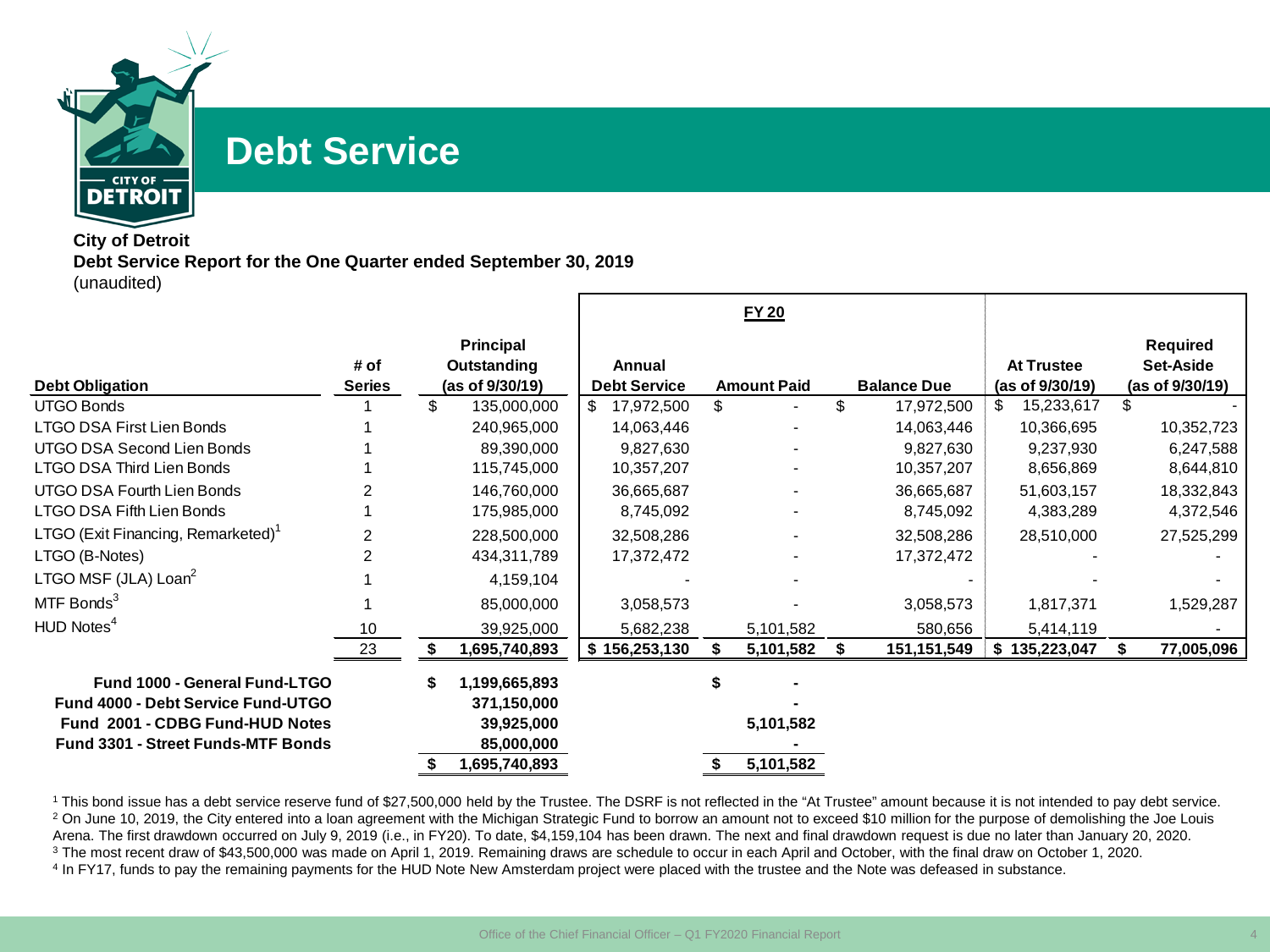

# **Appendix: Debt Details**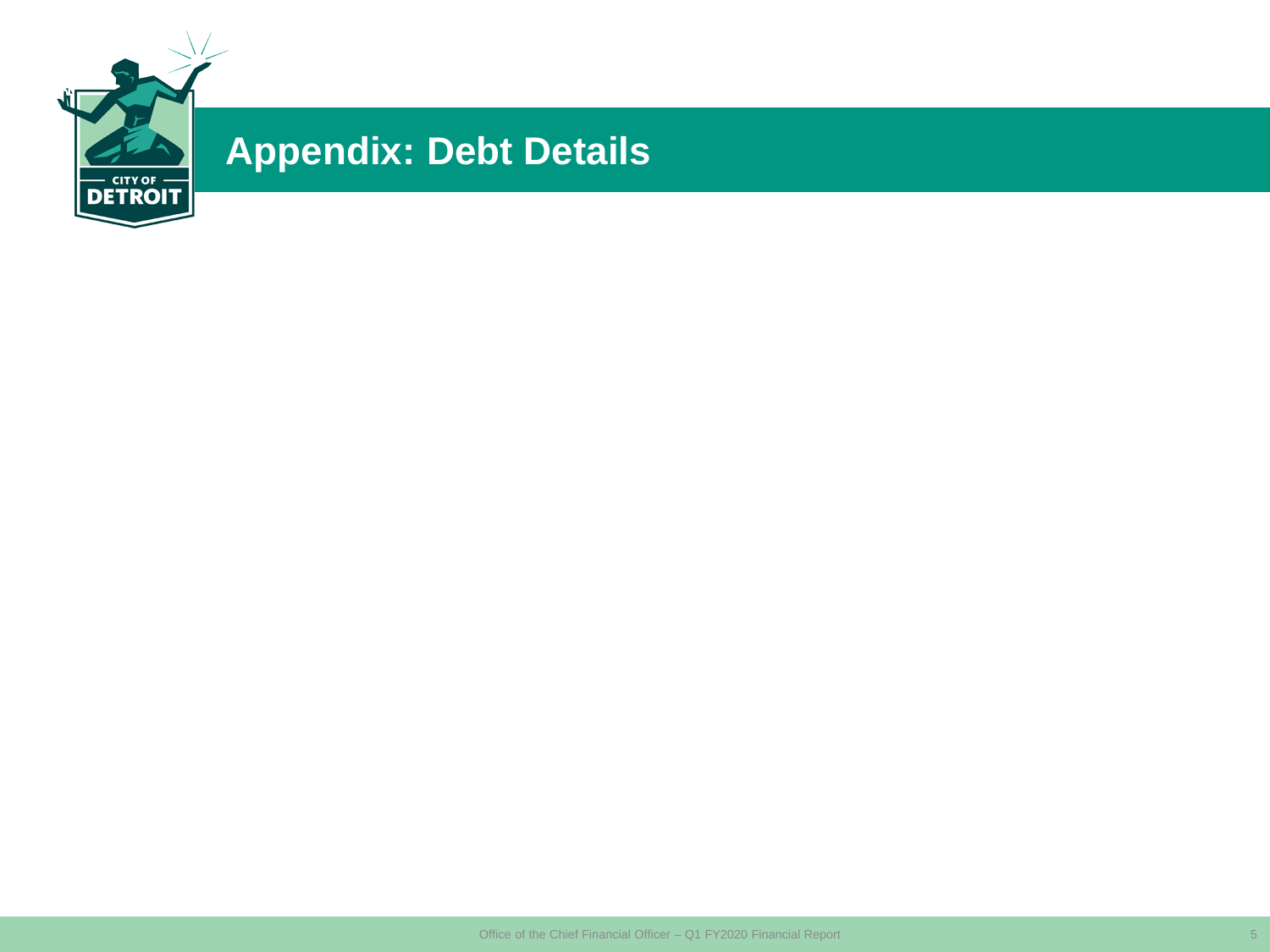| <b>ISSUE NAME:</b>             |       | <b>Unlimited Tax General Obligation</b>          |                  |    |              |  |  |  |  |  |  |  |  |  |
|--------------------------------|-------|--------------------------------------------------|------------------|----|--------------|--|--|--|--|--|--|--|--|--|
| <b>ISSUE NAME(2):</b>          |       |                                                  |                  |    |              |  |  |  |  |  |  |  |  |  |
| <b>REPAYMENT SOURCE:</b>       |       | Full faith and credit and resources of the City  |                  |    |              |  |  |  |  |  |  |  |  |  |
|                                |       | Ad valorem taxes levied annually on all property |                  |    |              |  |  |  |  |  |  |  |  |  |
| <b>ORIGINAL PAR:</b>           |       | \$135,000,000                                    |                  |    |              |  |  |  |  |  |  |  |  |  |
| <b>DATED DATE:</b>             |       | December 11, 2018                                |                  |    |              |  |  |  |  |  |  |  |  |  |
|                                |       |                                                  |                  |    |              |  |  |  |  |  |  |  |  |  |
| <b>PRINCIPAL DUE:</b>          |       | <b>Annual: April</b>                             |                  |    |              |  |  |  |  |  |  |  |  |  |
| <b>INTEREST DUE:</b>           |       | Semi-Annual: April/October                       |                  |    |              |  |  |  |  |  |  |  |  |  |
| <b>INTEREST RATE:</b>          | 5.00% |                                                  |                  |    |              |  |  |  |  |  |  |  |  |  |
| <b>MATURITY DATE:</b>          |       | April 1, 2038                                    |                  |    |              |  |  |  |  |  |  |  |  |  |
| <b>INSURANCE:</b>              |       | <b>None</b>                                      |                  |    |              |  |  |  |  |  |  |  |  |  |
| <b>CALL PROVISIONS:</b>        |       | April 1, 2028 at 100%                            |                  |    |              |  |  |  |  |  |  |  |  |  |
| <b>Fiscal Year Ending</b>      |       |                                                  |                  |    |              |  |  |  |  |  |  |  |  |  |
| <b>June 30,</b>                |       | <b>Principal</b>                                 | <b>Interest</b>  |    | <b>Total</b> |  |  |  |  |  |  |  |  |  |
| 2020                           |       | 9,160,000                                        | 8,812,500        |    | 17,972,500   |  |  |  |  |  |  |  |  |  |
| 2021                           |       | 10,620,000                                       | 6,292,000        |    | 16,912,000   |  |  |  |  |  |  |  |  |  |
| 2022                           |       | 4,460,000                                        | 5,761,000        |    | 10,221,000   |  |  |  |  |  |  |  |  |  |
| 2023                           |       | 4,680,000                                        | 5,538,000        |    | 10,218,000   |  |  |  |  |  |  |  |  |  |
| 2024                           |       | 4,915,000                                        | 5,304,000        |    | 10,219,000   |  |  |  |  |  |  |  |  |  |
| 2025                           |       | 5,160,000                                        | 5,058,250        |    | 10,218,250   |  |  |  |  |  |  |  |  |  |
| 2026                           |       | 5,420,000                                        | 4,800,250        |    | 10,220,250   |  |  |  |  |  |  |  |  |  |
| 2027                           |       | 5,690,000                                        | 4,529,250        |    | 10,219,250   |  |  |  |  |  |  |  |  |  |
| 2028                           |       | 5,975,000                                        | 4,244,750        |    | 10,219,750   |  |  |  |  |  |  |  |  |  |
| 2029                           |       | 6,275,000                                        | 3,946,000        |    | 10,221,000   |  |  |  |  |  |  |  |  |  |
| 2030                           |       | 6,590,000                                        | 3,632,250        |    | 10,222,250   |  |  |  |  |  |  |  |  |  |
| 2031                           |       | 6,915,000                                        | 3,302,750        |    | 10,217,750   |  |  |  |  |  |  |  |  |  |
| 2032                           |       | 7,265,000                                        | 2,957,000        |    | 10,222,000   |  |  |  |  |  |  |  |  |  |
| 2033                           |       | 7,625,000                                        | 2,593,750        |    | 10,218,750   |  |  |  |  |  |  |  |  |  |
| 2034                           |       | 8,005,000                                        | 2,212,500        |    | 10,217,500   |  |  |  |  |  |  |  |  |  |
| 2035                           |       | 8,410,000                                        | 1,812,250        |    | 10,222,250   |  |  |  |  |  |  |  |  |  |
| 2036                           |       | 8,830,000                                        | 1,391,750        |    | 10,221,750   |  |  |  |  |  |  |  |  |  |
| 2037                           |       | \$9,270,000                                      | 950,250          |    | 10,220,250   |  |  |  |  |  |  |  |  |  |
| 2038                           |       | \$9,735,000                                      | 486,750          |    | 10,221,750   |  |  |  |  |  |  |  |  |  |
| <b>OUTSTANDING AT 7/1/2019</b> | \$    | 135,000,000                                      | \$<br>73,625,250 | \$ | 208,625,250  |  |  |  |  |  |  |  |  |  |
| <b>PAID DURING FISCAL YEAR</b> |       |                                                  |                  |    |              |  |  |  |  |  |  |  |  |  |
| <b>OUTSTANDING AT 9/30/19</b>  | \$    | 135,000,000                                      | \$<br>73,625,250 | \$ | 208,625,250  |  |  |  |  |  |  |  |  |  |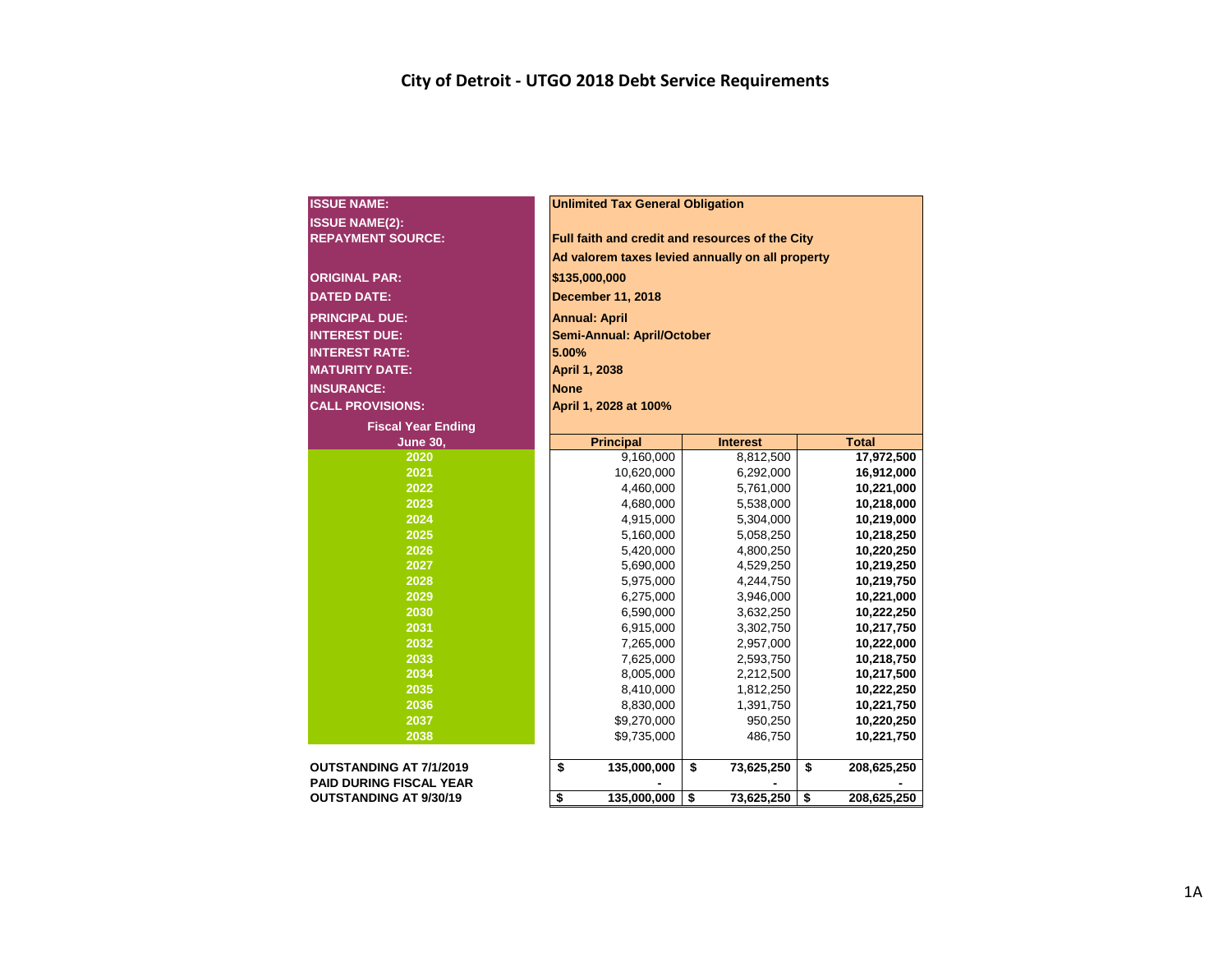### **City of Detroit - LTGO DSA 1st Lien Debt Service Requirements**

| <b>ISSUE NAME:</b>             | Distributable State Aid First Lien Bonds (Limited Tax General Obligation), Series<br>2016B-1 (Taxable - Refunding Local Project Bonds) |                        |                          |  |  |  |  |  |  |  |  |  |  |
|--------------------------------|----------------------------------------------------------------------------------------------------------------------------------------|------------------------|--------------------------|--|--|--|--|--|--|--|--|--|--|
| <b>ISSUE NAME(2):</b>          | <b>LTGO DSA First Lien Bonds</b>                                                                                                       |                        |                          |  |  |  |  |  |  |  |  |  |  |
| <b>REPAYMENT</b>               | Full faith and credit and resources of the City, additionally Detroit's share of State<br><b>Shared Revenue payments.</b>              |                        |                          |  |  |  |  |  |  |  |  |  |  |
| SOURCE:                        | Ad valorem taxes levied annually on all property                                                                                       |                        |                          |  |  |  |  |  |  |  |  |  |  |
| <b>ORIGINAL PAR:</b>           | \$240,965,000                                                                                                                          |                        |                          |  |  |  |  |  |  |  |  |  |  |
| <b>DATED DATE:</b>             | <b>August 11, 2016</b>                                                                                                                 |                        |                          |  |  |  |  |  |  |  |  |  |  |
| <b>PRINCIPAL DUE:</b>          | <b>Annual: November</b>                                                                                                                |                        |                          |  |  |  |  |  |  |  |  |  |  |
| <b>INTEREST DUE:</b>           | Semi-Annual: November/May                                                                                                              |                        |                          |  |  |  |  |  |  |  |  |  |  |
| <b>INTEREST RATE:</b>          | 1.94% to 5.00%                                                                                                                         |                        |                          |  |  |  |  |  |  |  |  |  |  |
| <b>MATURITY DATE:</b>          | November 1, 2035                                                                                                                       |                        |                          |  |  |  |  |  |  |  |  |  |  |
| <b>INSURANCE:</b>              | <b>Noninsured</b>                                                                                                                      |                        |                          |  |  |  |  |  |  |  |  |  |  |
| <b>CALL PROVISIONS:</b>        | <b>Make-Whole</b>                                                                                                                      |                        |                          |  |  |  |  |  |  |  |  |  |  |
| <b>Fiscal Year Ending</b>      | <b>Principal</b>                                                                                                                       | <b>Interest</b>        | <b>Total</b>             |  |  |  |  |  |  |  |  |  |  |
| <b>June 30,</b>                |                                                                                                                                        |                        |                          |  |  |  |  |  |  |  |  |  |  |
| 2020                           | 6,480,000                                                                                                                              | 7,583,446              | 14,063,446               |  |  |  |  |  |  |  |  |  |  |
| 2021                           | 11,720,000                                                                                                                             | 7,128,446              | 18,848,446               |  |  |  |  |  |  |  |  |  |  |
| 2022                           | 12,130,000                                                                                                                             | 6,717,724              | 18,847,724               |  |  |  |  |  |  |  |  |  |  |
| 2023                           | 12,385,000                                                                                                                             | 6,461,043              | 18,846,043               |  |  |  |  |  |  |  |  |  |  |
| 2024                           | 12,675,000                                                                                                                             | 6,170,364              | 18,845,364               |  |  |  |  |  |  |  |  |  |  |
| 2025                           | 12,990,000                                                                                                                             | 5,855,619              | 18,845,619               |  |  |  |  |  |  |  |  |  |  |
| 2026<br>2027                   | 13,330,000<br>13,690,000                                                                                                               | 5,518,638<br>5,159,182 | 18,848,638<br>18,849,182 |  |  |  |  |  |  |  |  |  |  |
| 2028                           | 14,100,000                                                                                                                             | 4,743,853              | 18,843,853               |  |  |  |  |  |  |  |  |  |  |
| 2029                           | 14,565,000                                                                                                                             | 4,276,613              | 18,841,613               |  |  |  |  |  |  |  |  |  |  |
| 2030                           | 15,050,000                                                                                                                             | 3,793,889              | 18,843,889               |  |  |  |  |  |  |  |  |  |  |
| 2031                           | 15,550,000                                                                                                                             | 3,295,109              | 18,845,109               |  |  |  |  |  |  |  |  |  |  |
| 2032                           | 16,065,000                                                                                                                             | 2,779,784              | 18,844,784               |  |  |  |  |  |  |  |  |  |  |
| 2033                           | 16,625,000                                                                                                                             | 2,219,922              | 18,844,922               |  |  |  |  |  |  |  |  |  |  |
| 2034                           | 17,235,000                                                                                                                             | 1,612,981              | 18,847,981               |  |  |  |  |  |  |  |  |  |  |
| 2035                           | 17,860,000                                                                                                                             | 983,903                | 18,843,903               |  |  |  |  |  |  |  |  |  |  |
| 2036                           | 18,515,000                                                                                                                             | 331,881                | 18,846,881               |  |  |  |  |  |  |  |  |  |  |
| 2037<br>2038                   |                                                                                                                                        |                        |                          |  |  |  |  |  |  |  |  |  |  |
| 2039                           |                                                                                                                                        |                        |                          |  |  |  |  |  |  |  |  |  |  |
| 2040                           |                                                                                                                                        |                        |                          |  |  |  |  |  |  |  |  |  |  |
| 2041                           |                                                                                                                                        |                        |                          |  |  |  |  |  |  |  |  |  |  |
| 2042                           |                                                                                                                                        |                        |                          |  |  |  |  |  |  |  |  |  |  |
| 2043                           |                                                                                                                                        |                        |                          |  |  |  |  |  |  |  |  |  |  |
| 2044                           |                                                                                                                                        |                        |                          |  |  |  |  |  |  |  |  |  |  |
| <b>OUTSTANDING AT 7/1/2019</b> | \$<br>240,965,000                                                                                                                      | \$<br>74,632,397       | \$<br>315,597,397        |  |  |  |  |  |  |  |  |  |  |
| <b>PAID DURING FISCAL YEAR</b> |                                                                                                                                        |                        |                          |  |  |  |  |  |  |  |  |  |  |
| <b>OUTSTANDING AT 9/30/19</b>  | \$<br>240,965,000                                                                                                                      | \$<br>74,632,397       | \$<br>315,597,397        |  |  |  |  |  |  |  |  |  |  |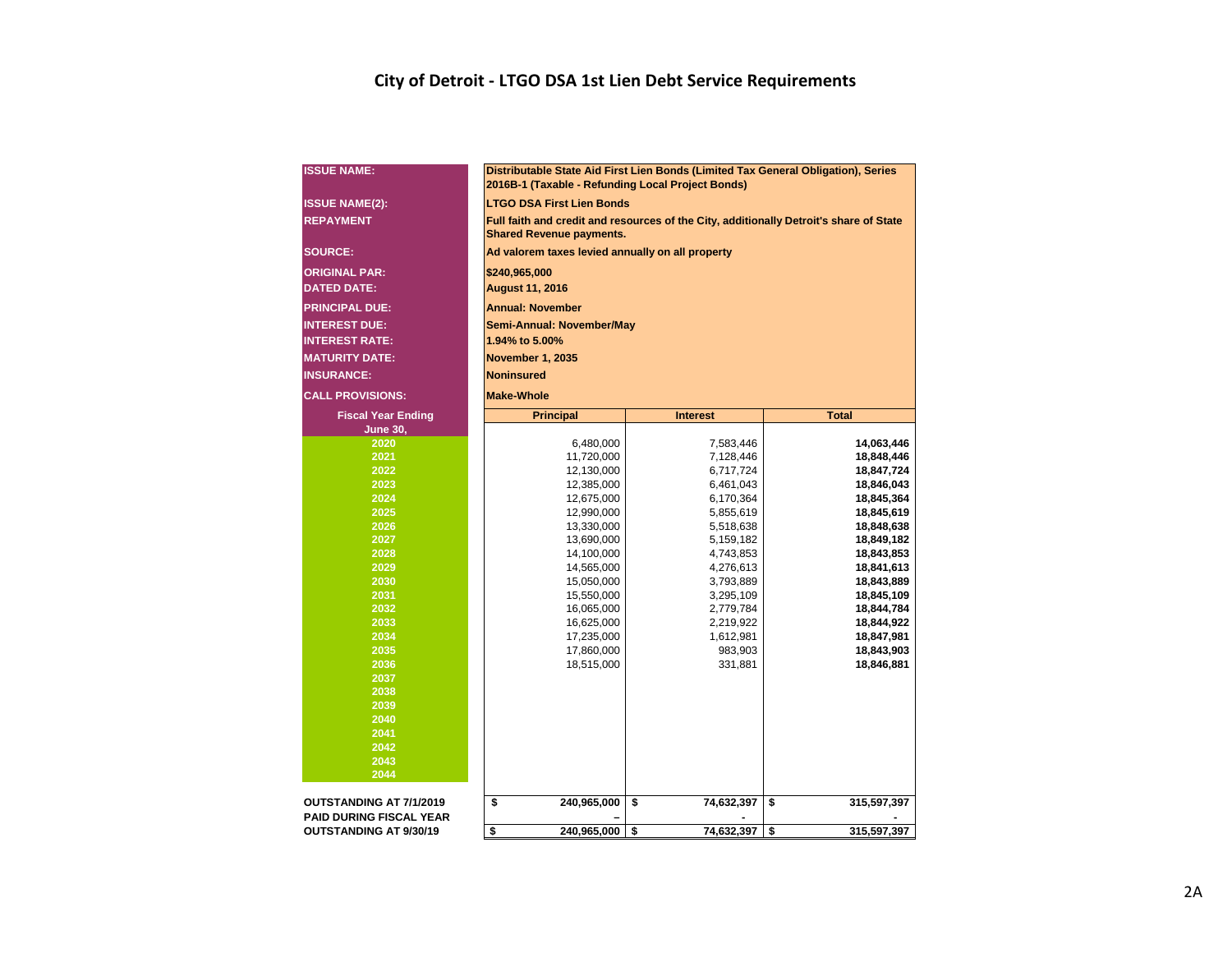### **City of Detroit - UTGO DSA 2nd Lien Debt Service Requirements**

| <b>ISSUE NAME:</b>                                              | Distributable State Aid Second Lien Bonds (Unlimited Tax<br>General Obligation), Series 2010 (Taxable - Recovery Zone<br><b>Economic development Bonds - Direct Payment)</b> |                        |                        |  |  |  |  |  |  |  |  |  |
|-----------------------------------------------------------------|------------------------------------------------------------------------------------------------------------------------------------------------------------------------------|------------------------|------------------------|--|--|--|--|--|--|--|--|--|
| <b>ISSUE NAME(2):</b>                                           | <b>UTGO DSA 2nd</b><br>Lien                                                                                                                                                  |                        |                        |  |  |  |  |  |  |  |  |  |
| <b>REPAYMENT SOURCE:</b>                                        | Full faith and credit and resources of the City & State<br><b>Shared Revenue payments</b>                                                                                    |                        |                        |  |  |  |  |  |  |  |  |  |
|                                                                 | Ad valorem taxes levied annually on all property                                                                                                                             |                        |                        |  |  |  |  |  |  |  |  |  |
| <b>ORIGINAL PAR:</b>                                            | \$100,000,000                                                                                                                                                                |                        |                        |  |  |  |  |  |  |  |  |  |
| <b>DATED DATE:</b>                                              | <b>December 16, 2010</b>                                                                                                                                                     |                        |                        |  |  |  |  |  |  |  |  |  |
| <b>PRINCIPAL DUE:</b>                                           | <b>Annual: November</b>                                                                                                                                                      |                        |                        |  |  |  |  |  |  |  |  |  |
| <b>INTEREST DUE:</b>                                            | Semi-Annual: November/May                                                                                                                                                    |                        |                        |  |  |  |  |  |  |  |  |  |
| <b>INTEREST RATE:</b>                                           | 5.429% to 8.369%                                                                                                                                                             |                        |                        |  |  |  |  |  |  |  |  |  |
| <b>MATURITY DATE:</b>                                           | <b>November 1, 2035</b>                                                                                                                                                      |                        |                        |  |  |  |  |  |  |  |  |  |
| <b>INSURANCE:</b>                                               | <b>None</b>                                                                                                                                                                  |                        |                        |  |  |  |  |  |  |  |  |  |
| <b>CALL PROVISIONS:</b>                                         | <b>Make-Whole</b>                                                                                                                                                            |                        |                        |  |  |  |  |  |  |  |  |  |
| <b>Fiscal Year Ending</b>                                       |                                                                                                                                                                              |                        |                        |  |  |  |  |  |  |  |  |  |
|                                                                 | <b>Principal</b><br><b>Total</b><br><b>Interest</b>                                                                                                                          |                        |                        |  |  |  |  |  |  |  |  |  |
| <b>June 30,</b>                                                 |                                                                                                                                                                              |                        |                        |  |  |  |  |  |  |  |  |  |
| 2020                                                            | 2,575,000                                                                                                                                                                    | 7,252,630              | 9,827,630              |  |  |  |  |  |  |  |  |  |
| 2021                                                            | 2,765,000                                                                                                                                                                    | 7,060,710              | 9,825,710              |  |  |  |  |  |  |  |  |  |
| 2022                                                            | 2,970,000                                                                                                                                                                    | 6,854,594              | 9,824,594              |  |  |  |  |  |  |  |  |  |
| 2023                                                            | 3,195,000                                                                                                                                                                    | 6,633,024              | 9,828,024              |  |  |  |  |  |  |  |  |  |
| 2024                                                            | 3,455,000                                                                                                                                                                    | 6,373,621              | 9,828,621              |  |  |  |  |  |  |  |  |  |
| 2025                                                            | 3,755,000                                                                                                                                                                    | 6,071,919              | 9,826,919              |  |  |  |  |  |  |  |  |  |
| 2026                                                            | 4,085,000                                                                                                                                                                    | 5,743,854              | 9,828,854              |  |  |  |  |  |  |  |  |  |
| 2027                                                            | 4,440,000                                                                                                                                                                    | 5,387,125              | 9,827,125              |  |  |  |  |  |  |  |  |  |
| 2028<br>2029                                                    | 4,825,000                                                                                                                                                                    | 4,999,431              | 9,824,431              |  |  |  |  |  |  |  |  |  |
| 2030                                                            | 5,250,000<br>5,705,000                                                                                                                                                       | 4,577,843<br>4,119,431 | 9,827,843<br>9,824,431 |  |  |  |  |  |  |  |  |  |
| 2031                                                            | 6,205,000                                                                                                                                                                    | 3,621,057              | 9,826,057              |  |  |  |  |  |  |  |  |  |
| 2032                                                            | 6,750,000                                                                                                                                                                    | 3,078,955              | 9,828,955              |  |  |  |  |  |  |  |  |  |
| 2033                                                            | 7,335,000                                                                                                                                                                    | 2,489,568              | 9,824,568              |  |  |  |  |  |  |  |  |  |
| 2034                                                            | 7,975,000                                                                                                                                                                    | 1,848,921              | 9,823,921              |  |  |  |  |  |  |  |  |  |
| 2035                                                            | 8,675,000                                                                                                                                                                    | 1,152,202              | 9,827,202              |  |  |  |  |  |  |  |  |  |
| 2036                                                            | 9,430,000                                                                                                                                                                    | 394,598                | 9,824,598              |  |  |  |  |  |  |  |  |  |
| <b>OUTSTANDING AT 7/1/2019</b>                                  | \$<br>89,390,000                                                                                                                                                             | \$<br>77,659,484       | \$<br>167,049,484      |  |  |  |  |  |  |  |  |  |
| <b>PAID DURING FISCAL YEAR</b><br><b>OUTSTANDING AT 9/30/19</b> | \$<br>89,390,000                                                                                                                                                             | \$<br>77,659,484       | \$<br>167,049,484      |  |  |  |  |  |  |  |  |  |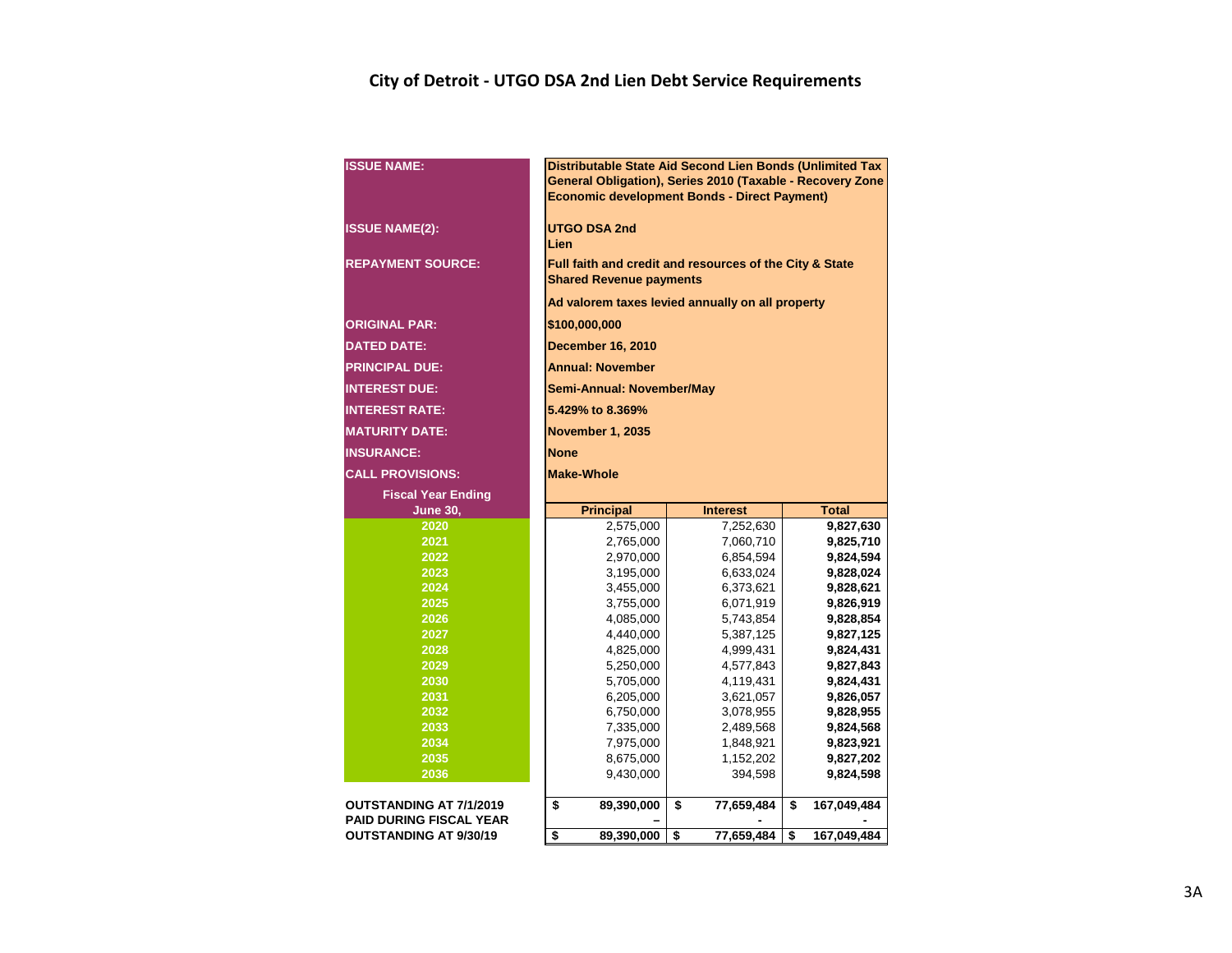### **City of Detroit - LTGO DSA 3rd Lien Debt Service Requirements**

| <b>ISSUE NAME:</b>                     | Distributable State Aid Third Lien Bonds (Limited Tax<br>General Obligation), Series 2016B-2 (Taxable - Refunding<br><b>Local Project Bonds)</b> |                                  |    |                        |    |                          |  |  |  |  |  |  |  |
|----------------------------------------|--------------------------------------------------------------------------------------------------------------------------------------------------|----------------------------------|----|------------------------|----|--------------------------|--|--|--|--|--|--|--|
| <b>ISSUE NAME(2):</b>                  |                                                                                                                                                  | <b>LTGO DSA Third Lien Bonds</b> |    |                        |    |                          |  |  |  |  |  |  |  |
| <b>REPAYMENT</b>                       | Full faith and credit and resources of the City, additionally<br>Detroit's share of State Shared Revenue payments.                               |                                  |    |                        |    |                          |  |  |  |  |  |  |  |
| <b>SOURCE:</b><br><b>ORIGINAL PAR:</b> | Ad valorem taxes levied annually on all property<br>\$123,175,000                                                                                |                                  |    |                        |    |                          |  |  |  |  |  |  |  |
| <b>DATED DATE:</b>                     | <b>August 11, 2016</b>                                                                                                                           |                                  |    |                        |    |                          |  |  |  |  |  |  |  |
| <b>PRINCIPAL DUE:</b>                  |                                                                                                                                                  | <b>Annual: November</b>          |    |                        |    |                          |  |  |  |  |  |  |  |
| <b>INTEREST DUE:</b>                   |                                                                                                                                                  | Semi-Annual: November/May        |    |                        |    |                          |  |  |  |  |  |  |  |
| <b>INTEREST RATE:</b>                  |                                                                                                                                                  | 1.39% to 3.61%                   |    |                        |    |                          |  |  |  |  |  |  |  |
| <b>MATURITY DATE:</b>                  |                                                                                                                                                  | November 1, 2032                 |    |                        |    |                          |  |  |  |  |  |  |  |
| <b>INSURANCE:</b>                      |                                                                                                                                                  | Noninsured                       |    |                        |    |                          |  |  |  |  |  |  |  |
| <b>CALL PROVISIONS:</b>                |                                                                                                                                                  | <b>Make-Whole</b>                |    |                        |    |                          |  |  |  |  |  |  |  |
| <b>Fiscal Year Ending</b>              |                                                                                                                                                  | <b>Principal</b>                 |    | <b>Interest</b>        |    | <b>Total</b>             |  |  |  |  |  |  |  |
| <b>June 30,</b>                        |                                                                                                                                                  |                                  |    |                        |    |                          |  |  |  |  |  |  |  |
| 2020                                   |                                                                                                                                                  | 6,870,000                        |    | 3,487,207              |    | 10,357,207               |  |  |  |  |  |  |  |
| 2021                                   |                                                                                                                                                  | 7,015,000                        |    | 3,351,451              |    | 10,366,451               |  |  |  |  |  |  |  |
| 2022                                   |                                                                                                                                                  | 7,160,000                        |    | 3,197,882              |    | 10,357,882               |  |  |  |  |  |  |  |
| 2023                                   |                                                                                                                                                  | 7,335,000                        |    | 3,024,353              |    | 10,359,353               |  |  |  |  |  |  |  |
| 2024<br>2025                           |                                                                                                                                                  | 7,535,000<br>7,745,000           |    | 2,827,671<br>2,613,538 |    | 10,362,671<br>10,358,538 |  |  |  |  |  |  |  |
| 2026                                   |                                                                                                                                                  | 7,975,000                        |    | 2,384,754              |    | 10,359,754               |  |  |  |  |  |  |  |
| 2027                                   |                                                                                                                                                  | 8,215,000                        |    | 2,142,267              |    | 10,357,267               |  |  |  |  |  |  |  |
| 2028                                   |                                                                                                                                                  | 8,495,000                        |    | 1,864,475              |    | 10,359,475               |  |  |  |  |  |  |  |
| 2029                                   |                                                                                                                                                  | 8,810,000                        |    | 1,552,120              |    | 10,362,120               |  |  |  |  |  |  |  |
| 2030                                   |                                                                                                                                                  | 9,130,000                        |    | 1,228,303              |    | 10,358,303               |  |  |  |  |  |  |  |
| 2031                                   |                                                                                                                                                  | 9,470,000                        |    | 892,573                |    | 10,362,573               |  |  |  |  |  |  |  |
| 2032                                   |                                                                                                                                                  | 9,815,000                        |    | 544,478                |    | 10,359,478               |  |  |  |  |  |  |  |
| 2033                                   |                                                                                                                                                  | 10,175,000                       |    | 183,659                |    | 10,358,659               |  |  |  |  |  |  |  |
| <b>OUTSTANDING AT 7/1/2019</b>         | \$                                                                                                                                               | 115,745,000                      | \$ | 29,294,731             | \$ | 145,039,731              |  |  |  |  |  |  |  |
| <b>PAID DURING FISCAL YEAR</b>         |                                                                                                                                                  |                                  |    |                        |    |                          |  |  |  |  |  |  |  |
| <b>OUTSTANDING AT 9/30/19</b>          | \$                                                                                                                                               | 115,745,000                      | \$ | 29,294,731             | \$ | 145,039,731              |  |  |  |  |  |  |  |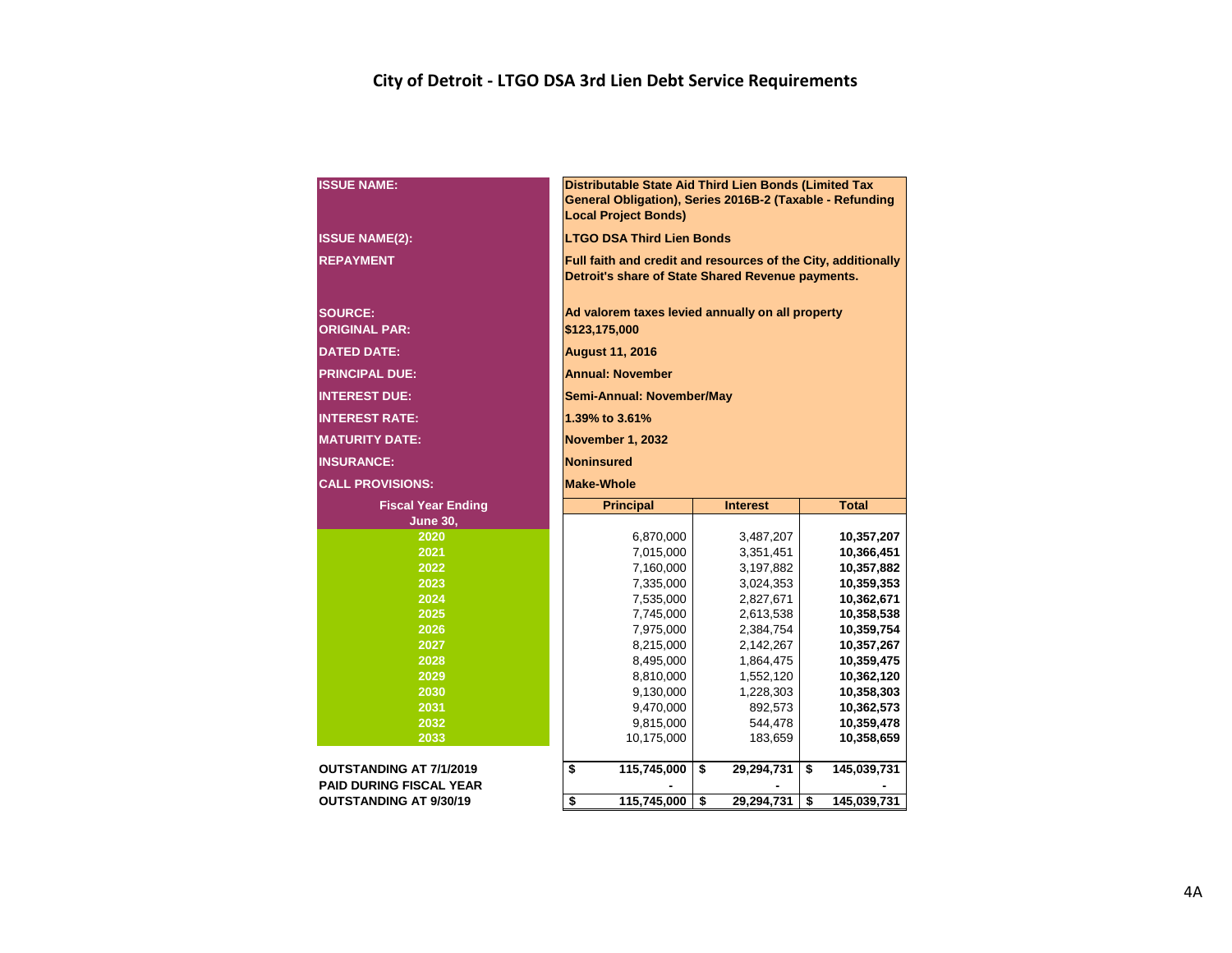### **City of Detroit - UTGO DSA 4th Lien Debt Service Requirements**

| <b>ISSUE NAME:</b>             | Distributable State Aid Fourth Lien Bonds (Unlimited    |                  |                             | Distributable State Aid Fourth Lien Bonds                                                       |                            |                  |                                                   |                 |                              |  |
|--------------------------------|---------------------------------------------------------|------------------|-----------------------------|-------------------------------------------------------------------------------------------------|----------------------------|------------------|---------------------------------------------------|-----------------|------------------------------|--|
|                                | Tax General Obligation), Series 2016A-1 (Tax-Exempt     |                  |                             | (Unlimited Tax General Obligation), Series 2016A-2<br>(Taxable - Refunding Local Project Bonds) |                            |                  |                                                   |                 |                              |  |
|                                | <b>Refunding Local Project Bonds)</b>                   |                  |                             |                                                                                                 |                            |                  |                                                   |                 |                              |  |
|                                |                                                         |                  |                             |                                                                                                 |                            |                  |                                                   |                 |                              |  |
|                                | <b>UTGO DSA 4th Lien</b>                                |                  |                             | <b>UTGO DSA 4th Lien</b>                                                                        |                            |                  |                                                   |                 |                              |  |
| <b>ISSUE NAME(2):</b>          |                                                         |                  |                             |                                                                                                 |                            |                  |                                                   |                 |                              |  |
| <b>REPAYMENT SOURCE:</b>       | Full faith and credit and resources of the City & State |                  |                             | Full faith and credit and resources of the City &                                               |                            |                  |                                                   |                 |                              |  |
|                                | <b>Shared Revenue payments</b>                          |                  |                             | <b>State Shared Revenue payments</b>                                                            |                            |                  |                                                   |                 |                              |  |
|                                | Ad valorem taxes levied annually on all property        |                  |                             | Ad valorem taxes levied annually on all property                                                |                            |                  |                                                   |                 |                              |  |
|                                |                                                         |                  |                             |                                                                                                 |                            |                  |                                                   |                 |                              |  |
| <b>ORIGINAL PAR:</b>           | \$222,185,000                                           |                  |                             | \$19,855,000                                                                                    |                            |                  |                                                   | <b>ALL</b>      |                              |  |
| <b>DATED DATE:</b>             | <b>August 11, 2016</b>                                  |                  |                             | <b>August 11, 2016</b>                                                                          |                            |                  |                                                   |                 |                              |  |
| <b>PRINCIPAL DUE:</b>          | <b>Annual: April</b>                                    |                  |                             | <b>Annual: April</b>                                                                            |                            |                  |                                                   |                 |                              |  |
| <b>INTEREST DUE:</b>           | Semi-Annual: October/April                              |                  |                             | Semi-Annual: October/April                                                                      |                            |                  |                                                   |                 |                              |  |
| <b>INTEREST RATE:</b>          | 4.00% to 5.00%                                          |                  |                             | 1.69% to 3.66%                                                                                  |                            |                  |                                                   |                 |                              |  |
| <b>MATURITY DATE:</b>          | <b>April 1, 2028</b>                                    |                  |                             | <b>April 1, 2028</b>                                                                            |                            |                  |                                                   |                 |                              |  |
| <b>INSURANCE:</b>              | <b>None</b>                                             |                  |                             | <b>None</b>                                                                                     |                            |                  |                                                   |                 |                              |  |
| <b>CALL PROVISIONS:</b>        | October 1, 2026 @ 100%                                  |                  |                             | <b>Make Whole</b>                                                                               |                            |                  |                                                   |                 |                              |  |
| <b>Fiscal Year Ending</b>      |                                                         |                  |                             |                                                                                                 |                            |                  |                                                   |                 |                              |  |
| <b>June 30,</b>                | <b>Principal</b>                                        | <b>Interest</b>  | <b>Total</b>                | <b>Principal</b>                                                                                | <b>Interest</b>            | <b>Total</b>     | <b>Principal</b>                                  | <b>Interest</b> | <b>Total</b>                 |  |
| 2020                           | 28,280,000                                              | 6,659,750        | 34,939,750                  | 1,290,000                                                                                       | 435,937                    | 1,725,937        | 29,570,000                                        | 7,095,687       | 36,665,687                   |  |
| 2021                           | 28,950,000                                              | 5,245,750        | 34,195,750                  | 1,320,000                                                                                       | 403,803                    | 1,723,803        | 30,270,000                                        | 5,649,553       | 35,919,553                   |  |
| 2022                           | 22,185,000                                              | 3,798,250        | 25,983,250                  | 1,420,000                                                                                       | 367,621                    | 1,787,621        | 23,605,000                                        | 4,165,871       | 27,770,871                   |  |
| 2023                           | 19,465,000                                              | 2,689,000        | 22,154,000                  | 1,465,000                                                                                       | 325,817                    | 1,790,817        | 20,930,000                                        | 3,014,817       | 23,944,817                   |  |
| 2024                           | 15,695,000                                              | 1,715,750        | 17,410,750                  | 1,510,000                                                                                       | 279,757                    | 1,789,757        | 17,205,000                                        | 1,995,507       | 19,200,507                   |  |
| 2025                           | 8,160,000                                               | 931,000          | 9,091,000                   | 1,560,000                                                                                       | 230,531                    | 1,790,531        | 9,720,000                                         | 1,161,531       | 10,881,531                   |  |
| 2026                           | 3,320,000                                               | 523,000          | 3,843,000                   | 1,610,000                                                                                       | 178,115                    | 1,788,115        | 4,930,000                                         | 701,115         | 5,631,115                    |  |
| 2027                           | 3,485,000                                               | 357,000          | 3,842,000                   | 1,665,000                                                                                       | 122,409                    | 1,787,409        | 5,150,000                                         | 479,409         | 5,629,409                    |  |
| 2028                           | 3,655,000                                               | 182,750          | 3,837,750                   | 1,725,000                                                                                       | 63,135                     | 1,788,135        | 5,380,000                                         | 245,885         | 5,625,885                    |  |
| <b>OUTSTANDING AT 7/1/2019</b> | 133,195,000<br>\$                                       | 22,102,250<br>\$ | $\overline{\$}$ 155,297,250 | 13,565,000<br>\$                                                                                | $\mathbf{\$}$<br>2,407,125 | \$<br>15,972,125 | 146,760,000<br>s.                                 |                 | $$24,509,375$ $$171,269,375$ |  |
| PAID DURING FISCAL YEAR        |                                                         |                  |                             |                                                                                                 |                            |                  |                                                   |                 |                              |  |
| <b>OUTSTANDING AT 9/30/19</b>  | 133,195,000<br>\$                                       | -\$              | 22,102,250 \$ 155,297,250   | \$<br>13,565,000                                                                                | $2,407,125$ \$<br>\$       | 15,972,125       | $$146,760,000 \mid $24,509,375 \mid $171,269,375$ |                 |                              |  |

**CALLABLE: \$7,140,000**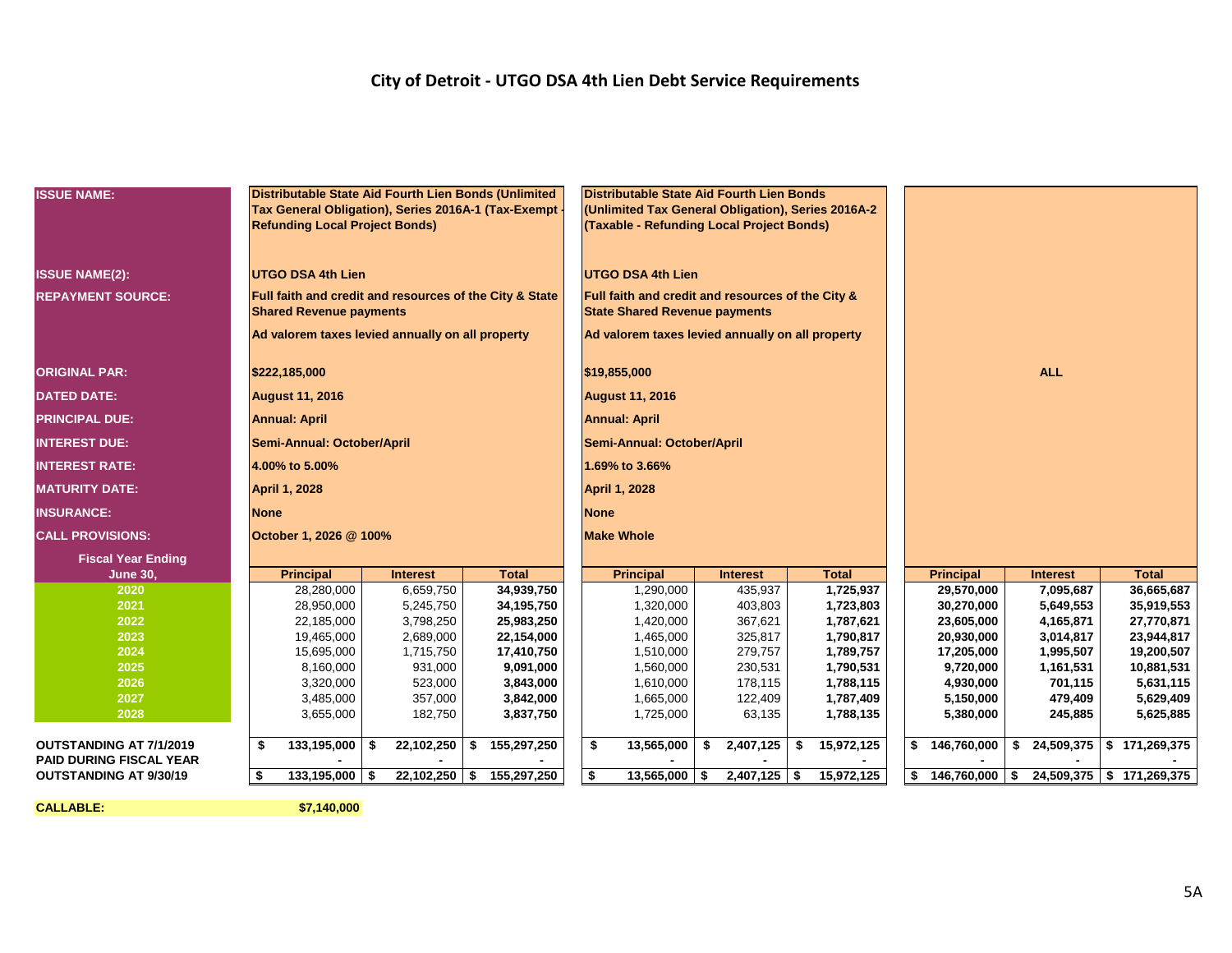### **City of Detroit - LTGO DSA 5th Lien Debt Service Requirements**

| <b>ISSUE NAME:</b>        | Distributable State Aid Fifth Lien Bonds (Limited Tax General<br>Obligation), Series 2018 (Taxable) |                        |                        |  |  |  |  |  |  |  |  |  |  |  |
|---------------------------|-----------------------------------------------------------------------------------------------------|------------------------|------------------------|--|--|--|--|--|--|--|--|--|--|--|
| <b>ISSUE NAME(2):</b>     | <b>LTGO DSA Fifth Lien Bonds</b>                                                                    |                        |                        |  |  |  |  |  |  |  |  |  |  |  |
| <b>REPAYMENT</b>          | Full faith and credit and resources of the City, additionally Detroit's                             |                        |                        |  |  |  |  |  |  |  |  |  |  |  |
|                           | share of State Shared Revenue payments.                                                             |                        |                        |  |  |  |  |  |  |  |  |  |  |  |
| <b>SOURCE:</b>            | Ad valorem taxes levied annually on all property                                                    |                        |                        |  |  |  |  |  |  |  |  |  |  |  |
| <b>ORIGINAL PAR:</b>      | \$175,985,000                                                                                       |                        |                        |  |  |  |  |  |  |  |  |  |  |  |
| <b>DATED DATE:</b>        | <b>December 13, 2018</b>                                                                            |                        |                        |  |  |  |  |  |  |  |  |  |  |  |
| <b>PRINCIPAL DUE:</b>     | <b>Annual: November</b>                                                                             |                        |                        |  |  |  |  |  |  |  |  |  |  |  |
| <b>INTEREST DUE:</b>      | Semi-Annual: November/May                                                                           |                        |                        |  |  |  |  |  |  |  |  |  |  |  |
| <b>INTEREST RATE:</b>     | 4.920% to 5.020%                                                                                    |                        |                        |  |  |  |  |  |  |  |  |  |  |  |
| <b>MATURITY DATE:</b>     | November 1, 2043                                                                                    |                        |                        |  |  |  |  |  |  |  |  |  |  |  |
| <b>INSURANCE:</b>         | <b>Noninsured</b>                                                                                   |                        |                        |  |  |  |  |  |  |  |  |  |  |  |
| <b>CALL PROVISIONS:</b>   | <b>Make-Whole</b>                                                                                   |                        |                        |  |  |  |  |  |  |  |  |  |  |  |
| <b>Fiscal Year Ending</b> | <b>Principal</b>                                                                                    | <b>Interest</b>        | <b>Total</b>           |  |  |  |  |  |  |  |  |  |  |  |
| <b>June 30,</b>           |                                                                                                     |                        |                        |  |  |  |  |  |  |  |  |  |  |  |
| 2020                      |                                                                                                     | 8,745,092              | 8,745,092              |  |  |  |  |  |  |  |  |  |  |  |
| 2021                      |                                                                                                     | 8,745,092              | 8,745,092              |  |  |  |  |  |  |  |  |  |  |  |
| 2022                      |                                                                                                     | 8,745,092              | 8,745,092              |  |  |  |  |  |  |  |  |  |  |  |
| 2023                      |                                                                                                     | 8,745,092              | 8,745,092              |  |  |  |  |  |  |  |  |  |  |  |
| 2024                      |                                                                                                     | 8,745,092              | 8,745,092              |  |  |  |  |  |  |  |  |  |  |  |
| 2025<br>2026              |                                                                                                     | 8,745,092              | 8,745,092              |  |  |  |  |  |  |  |  |  |  |  |
| 2027                      |                                                                                                     | 8,745,092              | 8,745,092              |  |  |  |  |  |  |  |  |  |  |  |
| 2028                      |                                                                                                     | 8,745,092<br>8,745,092 | 8,745,092<br>8,745,092 |  |  |  |  |  |  |  |  |  |  |  |
| 2029                      |                                                                                                     | 8,745,092              | 8,745,092              |  |  |  |  |  |  |  |  |  |  |  |
| 2030                      |                                                                                                     | 8,745,092              | 8,745,092              |  |  |  |  |  |  |  |  |  |  |  |
| 2031                      |                                                                                                     | 8,745,092              | 8,745,092              |  |  |  |  |  |  |  |  |  |  |  |
| 2032                      |                                                                                                     | 8,745,092              | 8,745,092              |  |  |  |  |  |  |  |  |  |  |  |
| 2033                      |                                                                                                     | 8,745,092              | 8,745,092              |  |  |  |  |  |  |  |  |  |  |  |
| 2034                      | 5,755,000                                                                                           | 8,603,519              | 14,358,519             |  |  |  |  |  |  |  |  |  |  |  |
| 2035                      | 865,000                                                                                             | 8,440,667              | 9,305,667              |  |  |  |  |  |  |  |  |  |  |  |
| 2036                      | 2,855,000                                                                                           | 8,349,155              | 11,204,155             |  |  |  |  |  |  |  |  |  |  |  |
| 2037                      | \$19,560,000                                                                                        | \$7,797,746            | 27,357,746             |  |  |  |  |  |  |  |  |  |  |  |
| 2038                      | \$19,720,000                                                                                        | \$6,831,458            | 26,551,458             |  |  |  |  |  |  |  |  |  |  |  |
| 2039                      | \$20,100,000                                                                                        | \$5,851,886            | 25,951,886             |  |  |  |  |  |  |  |  |  |  |  |
| 2040                      | \$20,500,000                                                                                        | \$4,853,126            | 25,353,126             |  |  |  |  |  |  |  |  |  |  |  |
| 2041                      | \$20,935,000                                                                                        | \$3,823,358            | 24,758,358             |  |  |  |  |  |  |  |  |  |  |  |
| 2042                      | \$21,400,000                                                                                        | \$2,760,749            | 24,160,749             |  |  |  |  |  |  |  |  |  |  |  |
| 2043                      | \$21,890,000                                                                                        | \$1,674,170            | 23,564,170             |  |  |  |  |  |  |  |  |  |  |  |
| 2044                      | \$22,405,000                                                                                        | \$562,366              | 22,967,366             |  |  |  |  |  |  |  |  |  |  |  |
| OUTSTANDING AT 7/1/2019   | \$<br>175,985,000                                                                                   | \$<br>181,979,487      | \$<br>357,964,487      |  |  |  |  |  |  |  |  |  |  |  |
| PAID DURING FISCAL YEAR   |                                                                                                     |                        |                        |  |  |  |  |  |  |  |  |  |  |  |
| OUTSTANDING AT 9/30/19    | \$<br>175,985,000                                                                                   | \$<br>181,979,487      | 357,964,487<br>\$      |  |  |  |  |  |  |  |  |  |  |  |
|                           |                                                                                                     |                        |                        |  |  |  |  |  |  |  |  |  |  |  |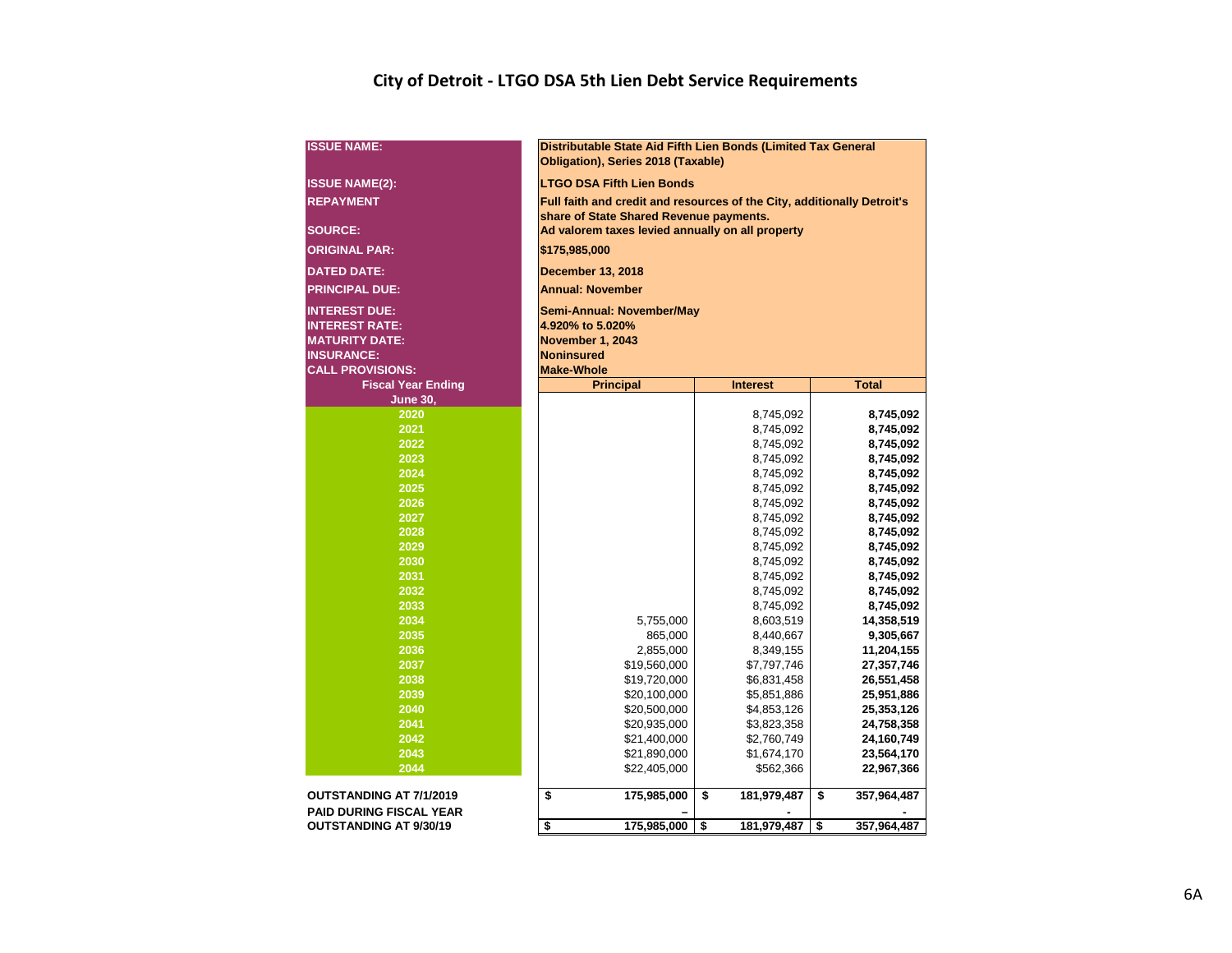| <b>ISSUE NAME:</b>                    |             | <b>Financial Recovery Income Tax Revenue and</b><br>Refunding Bonds, Series 2014-A (Tax-Exempt) |      |                      |                                                       |             | <b>Financial Recovery Income Tax Revenue and</b><br>Refunding Bonds, Series 2014-B (Taxable) |                 |    |              |                          |                        |      |                          |
|---------------------------------------|-------------|-------------------------------------------------------------------------------------------------|------|----------------------|-------------------------------------------------------|-------------|----------------------------------------------------------------------------------------------|-----------------|----|--------------|--------------------------|------------------------|------|--------------------------|
| <b>ISSUE NAME(2):</b>                 |             | <b>Exit Financing (Remarketed)</b>                                                              |      |                      |                                                       |             | <b>Exit Financing (Remarketed)</b>                                                           |                 |    |              |                          |                        |      |                          |
| <b>REPAYMENT</b>                      | the City    |                                                                                                 |      |                      | Income Taxes & Full faith and credit and resources of | the City    | Income Taxes & Full faith and credit and resources of                                        |                 |    |              |                          |                        |      |                          |
| <b>SOURCE:</b>                        |             | <b>Income Taxes</b>                                                                             |      |                      |                                                       |             | <b>Income Taxes</b>                                                                          |                 |    |              |                          |                        |      |                          |
| <b>ORIGINAL PAR:</b>                  |             | \$134,725,000                                                                                   |      |                      |                                                       |             | \$110,275,000                                                                                |                 |    |              |                          | <b>ALL</b>             |      |                          |
| <b>DATED DATE:</b>                    |             | September 1, 2015                                                                               |      |                      |                                                       |             | September 1, 2015                                                                            |                 |    |              |                          |                        |      |                          |
| <b>PRINCIPAL DUE:</b>                 |             | <b>Annual: October</b>                                                                          |      |                      |                                                       |             | <b>Annual: October</b>                                                                       |                 |    |              |                          |                        |      |                          |
| <b>INTEREST DUE:</b>                  |             | Semi Annual: October/April                                                                      |      |                      |                                                       |             | Semi Annual: October/April                                                                   |                 |    |              |                          |                        |      |                          |
| <b>INTEREST RATE:</b>                 |             | 3.40% to 4.50%                                                                                  |      |                      |                                                       | 4.60%       |                                                                                              |                 |    |              |                          |                        |      |                          |
| <b>MATURITY DATE:</b>                 |             | <b>October 1, 2029</b>                                                                          |      |                      |                                                       |             | October 1, 2022                                                                              |                 |    |              |                          |                        |      |                          |
| <b>INSURANCE:</b>                     |             | <b>Noninsured</b>                                                                               |      |                      |                                                       |             | Noninsured                                                                                   |                 |    |              |                          |                        |      |                          |
| <b>CALL PROVISIONS:</b>               | <b>None</b> |                                                                                                 |      |                      |                                                       | <b>None</b> |                                                                                              |                 |    |              |                          |                        |      |                          |
|                                       |             | <b>Principal</b>                                                                                |      | <b>Interest</b>      | <b>Total</b>                                          |             | <b>Principal</b>                                                                             | <b>Interest</b> |    | <b>Total</b> | <b>Principal</b>         | <b>Interest</b>        |      | <b>Total</b>             |
| <b>Fiscal Year Ending</b>             |             |                                                                                                 |      |                      |                                                       |             |                                                                                              |                 |    |              |                          |                        |      |                          |
| <b>June 30,</b>                       |             |                                                                                                 |      |                      |                                                       |             |                                                                                              |                 |    |              |                          |                        |      |                          |
| 2020                                  |             |                                                                                                 |      | 5,831,106            | 5,831,106                                             |             | 22,890,000                                                                                   | 3,787,180       |    | 26,677,180   | 22,890,000               | 9,618,286              |      | 32,508,286               |
| 2021                                  |             | 2,000,000                                                                                       |      | 5.797.106            | 7,797,106                                             |             | 22,200,000                                                                                   | 2,750,110       |    | 24,950,110   | 24,200,000               | 8,547,216              |      | 32,747,216               |
| 2022                                  |             | 2,000,000                                                                                       |      | 5,727,106            | 7,727,106                                             |             | 23,605,000                                                                                   | 1,696,595       |    | 25,301,595   | 25,605,000               | 7,423,701              |      | 33,028,701               |
| 2023                                  |             | 2,000,000                                                                                       |      | 5,653,106            | 7,653,106                                             |             | 25,080,000                                                                                   | 576,840         |    | 25,656,840   | 27,080,000               | 6,229,946              |      | 33,309,946               |
| 2024                                  |             | 15,375,000                                                                                      |      | 5,317,216            | 20,692,216                                            |             |                                                                                              |                 |    |              | 15,375,000               | 5,317,216              |      | 20,692,216               |
| 2025                                  |             | 16,285,000                                                                                      |      | 4,693,625            | 20,978,625                                            |             |                                                                                              |                 |    |              | 16,285,000               | 4,693,625              |      | 20,978,625               |
| 2026                                  |             | 17,245,000                                                                                      |      | 3,979,913            | 21,224,913                                            |             |                                                                                              |                 |    |              | 17,245,000               | 3,979,913              |      | 21,224,913               |
| 2027<br>2028                          |             | 18,265,000                                                                                      |      | 3,180,938            | 21,445,938                                            |             |                                                                                              |                 |    |              | 18,265,000               | 3,180,938<br>2,334,600 |      | 21,445,938               |
| 2029                                  |             | 19,350,000                                                                                      |      | 2,334,600            | 21,684,600                                            |             |                                                                                              |                 |    |              | 19,350,000               |                        |      | 21,684,600               |
| 2030                                  |             | 20,495,000<br>21,710,000                                                                        |      | 1,438,088<br>488,475 | 21,933,088<br>22,198,475                              |             |                                                                                              |                 |    |              | 20,495,000<br>21,710,000 | 1,438,088<br>488,475   |      | 21,933,088<br>22,198,475 |
|                                       |             |                                                                                                 |      |                      |                                                       |             |                                                                                              |                 |    |              |                          |                        |      |                          |
| <b>OUTSTANDING AT 7/1/2019</b>        | \$          | 134,725,000                                                                                     | - \$ | 44,441,278           | \$179,166,278                                         | \$          | 93,775,000                                                                                   | \$<br>8,810,725 | \$ | 102,585,725  | $228,500,000$ \ \$       | 53,252,003             |      | 281,752,003              |
| <b>PAID DURING FISCAL YEAR*</b>       |             |                                                                                                 |      |                      |                                                       |             |                                                                                              |                 |    |              |                          |                        |      |                          |
| OUTSTANDING AT 6/30/2019 <sup>†</sup> | \$          | 134,725,000                                                                                     | - \$ |                      | 44,441,278   \$179,166,278                            | \$          | 93,775,000                                                                                   |                 | \$ | 93,775,000   | 228,500,000              | \$<br>53,252,003       | - \$ | 281,752,003              |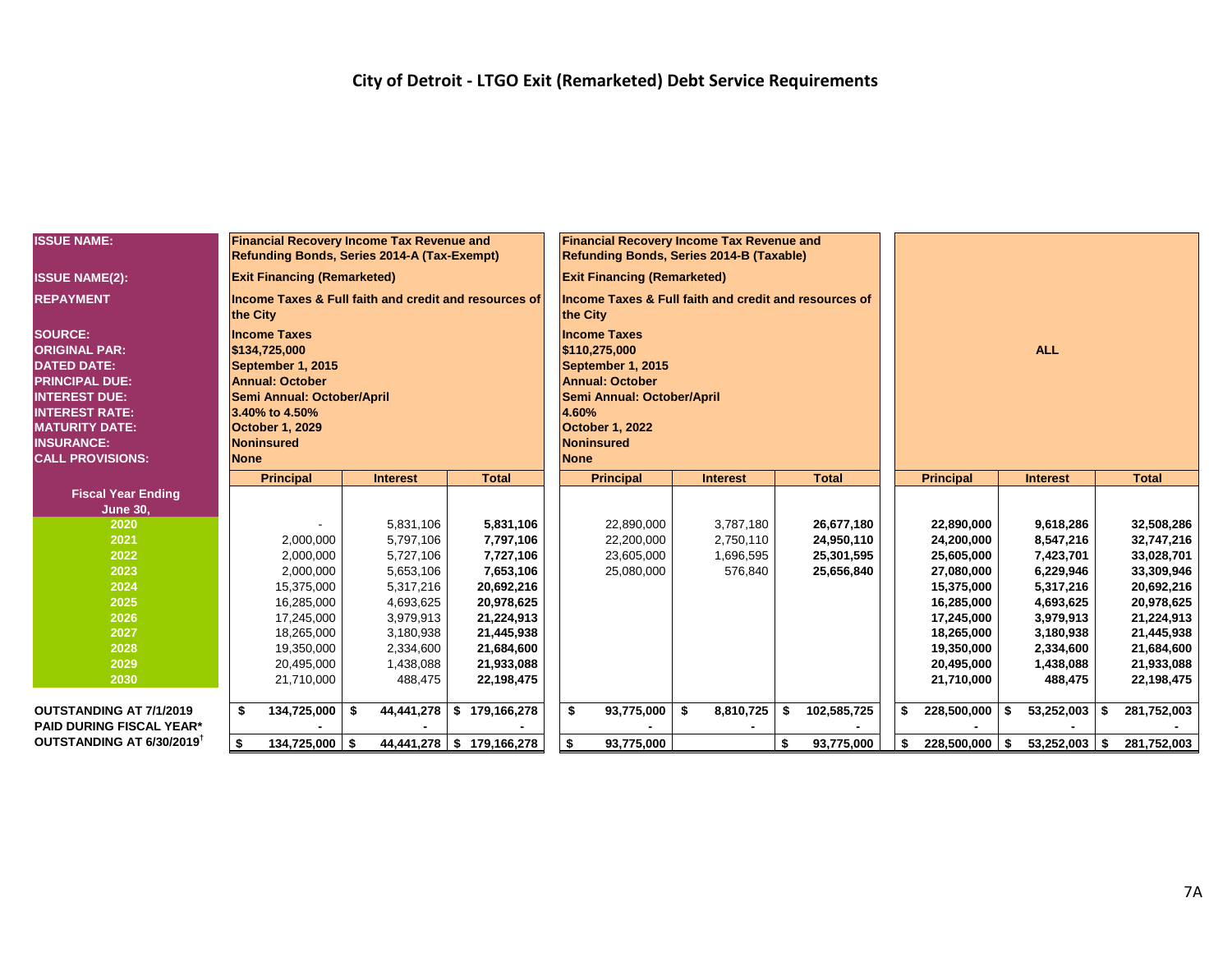### **City of Detroit - LTGO B-Notes Debt Service Requirements**

| <b>ISSUE NAME:</b>                                       | Financial Recovery Bonds, Series 2014-B1 (Federally Taxable) |                          |                          | Taxable)                   | Financial Recovery Bonds, Series 2014-B2 (Federally |                        |                          |                          |                          |  |  |
|----------------------------------------------------------|--------------------------------------------------------------|--------------------------|--------------------------|----------------------------|-----------------------------------------------------|------------------------|--------------------------|--------------------------|--------------------------|--|--|
| <b>ISSUE NAME(2):</b>                                    | <b>B-Notes</b>                                               |                          |                          | <b>B-Notes</b>             |                                                     |                        |                          |                          |                          |  |  |
| <b>REPAYMENT SOURCE:</b>                                 | Full faith and credit and resources of the City              |                          |                          |                            | Full faith and credit and resources of the City     |                        |                          |                          |                          |  |  |
| <b>ORIGINAL PAR:</b>                                     | \$616,560,047                                                |                          |                          | \$15,404,098               |                                                     |                        | <b>ALL</b>               |                          |                          |  |  |
| <b>DATED DATE:</b>                                       | <b>December 10, 2014</b>                                     |                          |                          | <b>December 10, 2014</b>   |                                                     |                        |                          |                          |                          |  |  |
| <b>PRINCIPAL DUE:</b>                                    | <b>Annual: April</b>                                         |                          |                          | <b>Annual: April</b>       |                                                     |                        |                          |                          |                          |  |  |
| <b>INTEREST DUE:</b>                                     | Semi Annual: April/October                                   |                          |                          | Semi Annual: April/October |                                                     |                        |                          |                          |                          |  |  |
| <b>INTEREST RATE:</b>                                    | 4.00% to 6.00%                                               |                          |                          | 4.00% to 6.00%             |                                                     |                        |                          |                          |                          |  |  |
| <b>MATURITY DATE:</b>                                    | April 1, 2044                                                |                          |                          | April 1, 2044              |                                                     |                        |                          |                          |                          |  |  |
| <b>INSURANCE:</b>                                        | <b>Noninsured</b>                                            |                          |                          | <b>Noninsured</b>          |                                                     |                        |                          |                          |                          |  |  |
| <b>CALL PROVISIONS:</b>                                  | <b>Callable at Par</b>                                       |                          |                          | <b>Callable at Par</b>     |                                                     |                        |                          |                          |                          |  |  |
|                                                          | <b>Principal</b>                                             | <b>Interest</b>          | <b>Total</b>             | <b>Principal</b>           | <b>Interest</b>                                     | <b>Total</b>           | Principal                | <b>Interest</b>          | <b>Total</b>             |  |  |
| <b>Fiscal Year Ending</b>                                |                                                              |                          |                          |                            |                                                     |                        |                          |                          |                          |  |  |
| June 30.<br>2020                                         |                                                              | 16,973,304               | 16,973,304               |                            | 399,168                                             | 399,168                | $\blacksquare$           | 17,372,472               | 17,372,472               |  |  |
| 2021                                                     |                                                              | 16,973,304               | 16,973,304               |                            | 399,168                                             | 399,168                |                          | 17,372,472               | 17,372,472               |  |  |
| 2022                                                     |                                                              | 16,973,304               | 16,973,304               |                            | 399,168                                             | 399,168                |                          | 17,372,472               | 17,372,472               |  |  |
| 2023                                                     |                                                              | 16,973,304               | 16,973,304               |                            | 399,168                                             | 399,168                | ٠                        | 17,372,472               | 17,372,472               |  |  |
| 2024                                                     |                                                              | 16,973,304               | 16,973,304               |                            | 399,168                                             | 399,168                |                          | 17,372,472               | 17,372,472               |  |  |
| 2025                                                     | 2,411,066                                                    | 16,973,304               | 19,384,370               |                            | 399,168                                             | 399,168                | 2,411,066                | 17,372,472               | 19,783,538               |  |  |
| 2026                                                     | 2,256,986                                                    | 16,876,861               | 19,133,847               |                            | 399,168                                             | 399,168                | 2,256,986                | 17,276,029               | 19,533,015               |  |  |
| 2027                                                     | 2,128,183                                                    | 16,786,582               | 18,914,765               |                            | 399,168                                             | 399,168                | 2,128,183                | 17,185,749               | 19,313,932               |  |  |
| 2028                                                     | 1,977,770                                                    | 16,701,454               | 18,679,224               |                            | 399,168                                             | 399,168                | 1,977,770                | 17,100,622               | 19,078,392               |  |  |
| 2029                                                     | 1,807,988                                                    | 16,622,344               | 18,430,332               |                            | 399,168                                             | 399,168                | 1,807,988                | 17,021,511               | 18,829,499               |  |  |
| 2030                                                     | 1,616,461                                                    | 16,550,024               | 18,166,485               |                            | 399,168                                             | 399,168                | 1,616,461                | 16,949,192               | 18,565,653               |  |  |
| 2031<br>2032                                             | 23,874,105                                                   | 16,485,366               | 40,359,471<br>39,626,151 |                            | 399,168                                             | 399,168                | 23,874,105<br>24,832,488 | 16,884,533<br>15,929,569 | 40,758,638<br>40,762,057 |  |  |
| 2033                                                     | 24,095,750<br>25,056,264                                     | 15,530,401<br>14,566,571 | 39,622,835               | 736,738<br>770,205         | 399,168<br>369.698                                  | 1,135,906<br>1,139,903 | 25,826,469               | 14,936,270               | 40,762,739               |  |  |
| 2034                                                     | 30,828,003                                                   | 13,564,321               | 44,392,324               | 770,205                    | 338,890                                             | 1,109,095              | 31,598,208               | 13,903,211               | 45,501,419               |  |  |
| 2035                                                     | 30,828,003                                                   | 18,496,801               | 49,324,804               | 770,205                    | 462,123                                             | 1,232,328              | 31,598,208               | 18,958,924               | 50,557,132               |  |  |
| 2036                                                     | 30,828,003                                                   | 16,647,121               | 47,475,124               | 770,205                    | 415,911                                             | 1,186,116              | 31,598,208               | 17,063,031               | 48,661,239               |  |  |
| 2037                                                     | 30,828,003                                                   | 14,797,441               | 45,625,444               | 770,205                    | 369,698                                             | 1,139,903              | 31,598,208               | 15,167,139               | 46,765,347               |  |  |
| 2038                                                     | 30,828,003                                                   | 12,947,760               | 43,775,763               | 770,205                    | 323,486                                             | 1,093,691              | 31,598,208               | 13,271,246               | 44,869,454               |  |  |
| 2039                                                     | 30,828,003                                                   | 11,098,080               | 41,926,083               | 770,205                    | 277,274                                             | 1,047,479              | 31,598,208               | 11,375,354               | 42,973,562               |  |  |
| 2040                                                     | 30,828,003                                                   | 9,248,400                | 40,076,403               | 770,205                    | 231,061                                             | 1,001,266              | 31,598,208               | 9,479,462                | 41,077,670               |  |  |
| 2041                                                     | 30,828,003                                                   | 7,398,720                | 38,226,723               | 770,205                    | 184,849                                             | 955,054                | 31,598,208               | 7,583,569                | 39, 181, 777             |  |  |
| 2042                                                     | 30,828,003                                                   | 5,549,040                | 36,377,043               | 770,205                    | 138,637                                             | 908,842                | 31,598,208               | 5,687,677                | 37,285,885               |  |  |
| 2043                                                     | 30,828,003                                                   | 3,699,360                | 34,527,363               | 770,205                    | 92,424                                              | 862,629                | 31,598,208               | 3,791,784                | 35,389,992               |  |  |
| 2044                                                     | 30,827,990                                                   | 1,849,679                | 32,677,669               | 770,203                    | 46,212                                              | 816,415                | 31,598,193               | 1,895,892                | 33,494,085               |  |  |
| OUTSTANDING AT 7/1/2019                                  | 424,332,593 \$<br>\$                                         | 347,256,148 \$           | 771,588,741              | $9,979,196$ \$<br>s.       | 8,439,446 \$                                        | 18,418,642             | 434,311,789 \$<br>Ŝ.     | $355,695,594$ \$         | 790,007,383              |  |  |
| PAID DURING FISCAL YEAR<br><b>OUTSTANDING AT 9/30/19</b> | $424,332,593$ \$<br>۱,                                       | $347,256,148$ \$         | 771,588,741              | ြ\$<br>$9,979,196$ \$      | $8,439,446$ \\$                                     | 18,418,642             | 434,311,789 \$<br>∣\$    | $355,695,594$ \$         | 790,007,383              |  |  |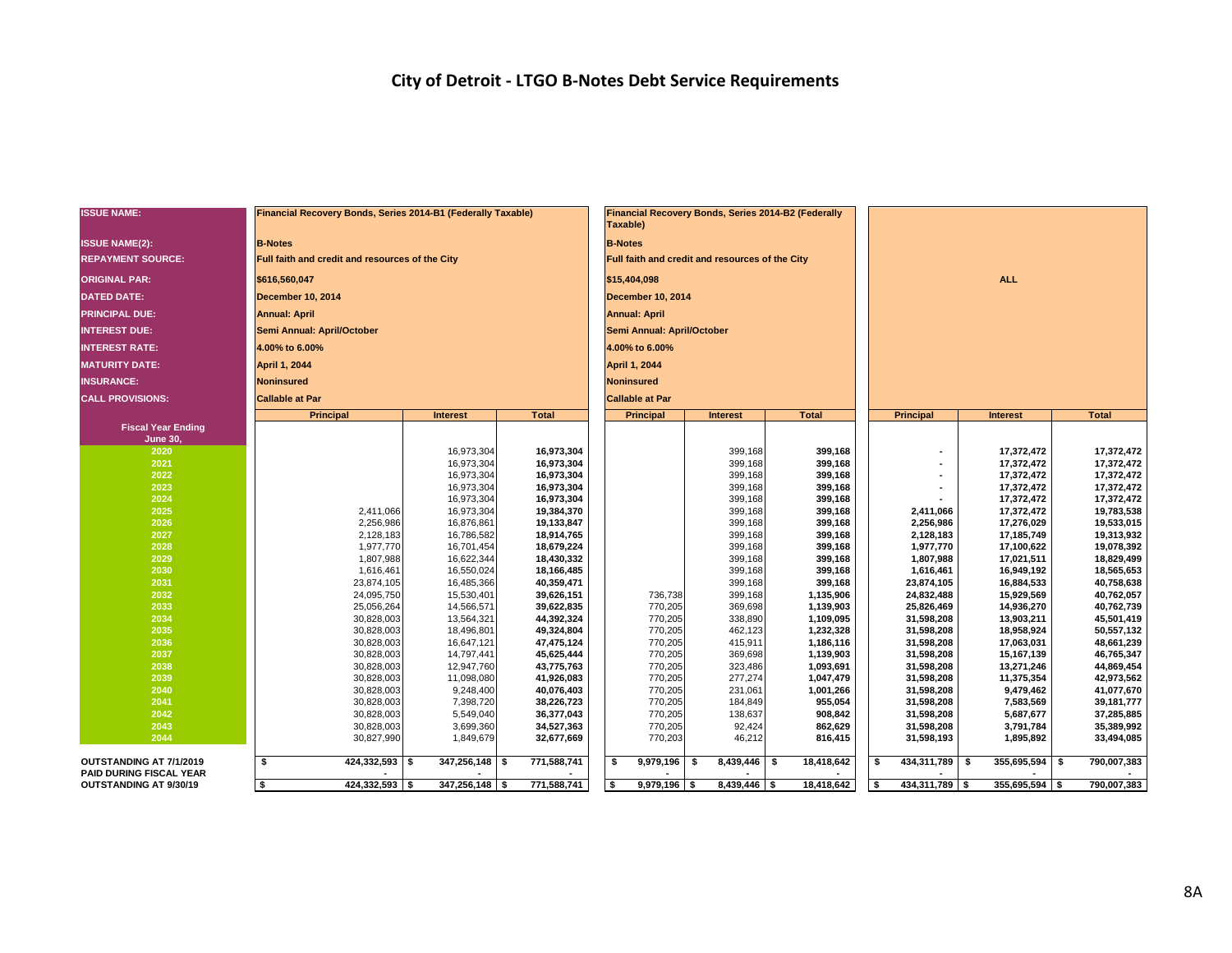| <b>ISSUE NAME:</b>             | City of Detroit 2019 Capital Improvement Bond              |                  |                 |  |  |  |  |  |  |  |  |  |  |  |
|--------------------------------|------------------------------------------------------------|------------------|-----------------|--|--|--|--|--|--|--|--|--|--|--|
| <b>ISSUE NAME(2):</b>          | (Joe Louis Arena Demolition)                               |                  |                 |  |  |  |  |  |  |  |  |  |  |  |
| <b>REPAYMENT</b>               | Full faith and credit and resources of the City.           |                  |                 |  |  |  |  |  |  |  |  |  |  |  |
| <b>SOURCE:</b>                 | Ad valorem taxes levied annually on all property           |                  |                 |  |  |  |  |  |  |  |  |  |  |  |
| <b>ORIGINAL PAR:</b>           | \$10,000,000 (of which \$4,159,104.37 has been drawn down) |                  |                 |  |  |  |  |  |  |  |  |  |  |  |
| <b>DATED DATE:</b>             | June 10, 2019                                              |                  |                 |  |  |  |  |  |  |  |  |  |  |  |
| <b>PRINCIPAL DUE:</b>          | <b>Annual: July</b>                                        |                  |                 |  |  |  |  |  |  |  |  |  |  |  |
| <b>INTEREST DUE:</b>           | <b>Annual: July</b>                                        |                  |                 |  |  |  |  |  |  |  |  |  |  |  |
| <b>INTEREST RATE:</b>          | 1.00% to 2.00%                                             |                  |                 |  |  |  |  |  |  |  |  |  |  |  |
| <b>MATURITY DATE:</b>          | <b>July 8, 2039</b>                                        |                  |                 |  |  |  |  |  |  |  |  |  |  |  |
| <b>INSURANCE:</b>              | <b>Noninsured</b>                                          |                  |                 |  |  |  |  |  |  |  |  |  |  |  |
| <b>CALL PROVISIONS:</b>        |                                                            |                  |                 |  |  |  |  |  |  |  |  |  |  |  |
| <b>Fiscal Year Ending</b>      | <b>Principal</b>                                           | <b>Interest</b>  | <b>Total</b>    |  |  |  |  |  |  |  |  |  |  |  |
| <b>June 30,</b>                |                                                            |                  |                 |  |  |  |  |  |  |  |  |  |  |  |
| 2020                           | \$                                                         | \$               | \$              |  |  |  |  |  |  |  |  |  |  |  |
| 2021                           |                                                            | 40,697           | 40,697          |  |  |  |  |  |  |  |  |  |  |  |
| 2022                           |                                                            | 41,591           | 41,591          |  |  |  |  |  |  |  |  |  |  |  |
| 2023                           | 231,061                                                    | 83,182           | 314,243         |  |  |  |  |  |  |  |  |  |  |  |
| 2024                           | 231,061                                                    | 78,561           | 309,622         |  |  |  |  |  |  |  |  |  |  |  |
| 2025                           | 231,061                                                    | 73,940<br>69,318 | 305,001         |  |  |  |  |  |  |  |  |  |  |  |
| 2026                           | 231,061                                                    | 300,380          |                 |  |  |  |  |  |  |  |  |  |  |  |
| 2027                           | 231,061                                                    | 64,697           | 295,759         |  |  |  |  |  |  |  |  |  |  |  |
| 2028                           | 231,061                                                    | 60,076           | 291,137         |  |  |  |  |  |  |  |  |  |  |  |
| 2029                           | 231,061                                                    | 55,455           | 286,516         |  |  |  |  |  |  |  |  |  |  |  |
| 2030                           | 231,061                                                    | 50,833           | 281,895         |  |  |  |  |  |  |  |  |  |  |  |
| 2031                           | 231,061                                                    | 46,212           | 277,274         |  |  |  |  |  |  |  |  |  |  |  |
| 2032                           | 231,061                                                    | 41,591           | 272,652         |  |  |  |  |  |  |  |  |  |  |  |
| 2033                           | 231,061                                                    | 36,970           | 268,031         |  |  |  |  |  |  |  |  |  |  |  |
| 2034                           | 231,061                                                    | 32,349           | 263,410         |  |  |  |  |  |  |  |  |  |  |  |
| 2035                           | 231,061                                                    | 27,727           | 258,789         |  |  |  |  |  |  |  |  |  |  |  |
| 2036                           | 231,061                                                    | 23,106           | 254,167         |  |  |  |  |  |  |  |  |  |  |  |
| 2037                           | 231,061                                                    | 18,485           | 249,546         |  |  |  |  |  |  |  |  |  |  |  |
| 2038                           | 231,061                                                    | 13,864           | 244,925         |  |  |  |  |  |  |  |  |  |  |  |
| 2039                           | 231,061                                                    | 9,242            | 240,304         |  |  |  |  |  |  |  |  |  |  |  |
| 2040                           | 231,061                                                    | 4,621            | 235,683         |  |  |  |  |  |  |  |  |  |  |  |
| 2041                           |                                                            |                  |                 |  |  |  |  |  |  |  |  |  |  |  |
| 2042                           |                                                            |                  |                 |  |  |  |  |  |  |  |  |  |  |  |
| 2043                           |                                                            |                  |                 |  |  |  |  |  |  |  |  |  |  |  |
| 2044                           |                                                            |                  |                 |  |  |  |  |  |  |  |  |  |  |  |
|                                |                                                            |                  |                 |  |  |  |  |  |  |  |  |  |  |  |
| <b>OUTSTANDING AT 7/1/2019</b> | \$                                                         | \$               | \$              |  |  |  |  |  |  |  |  |  |  |  |
| <b>PAID DURING FISCAL YEAR</b> |                                                            |                  |                 |  |  |  |  |  |  |  |  |  |  |  |
| <b>OUTSTANDING AT 9/30/19</b>  | \$<br>4,159,104                                            | \$<br>872,518    | \$<br>5,031,622 |  |  |  |  |  |  |  |  |  |  |  |

1. The following three drawdowns have been made: Drawdown #1: \$850,000; Drawdown #2: \$3,000,000; Drawdown #3: \$309,104.37. The final drawdown request is due no later than January 20, 2020.

2. Debt schedule is estimated by City and will be finalized once it is provided by MEDC.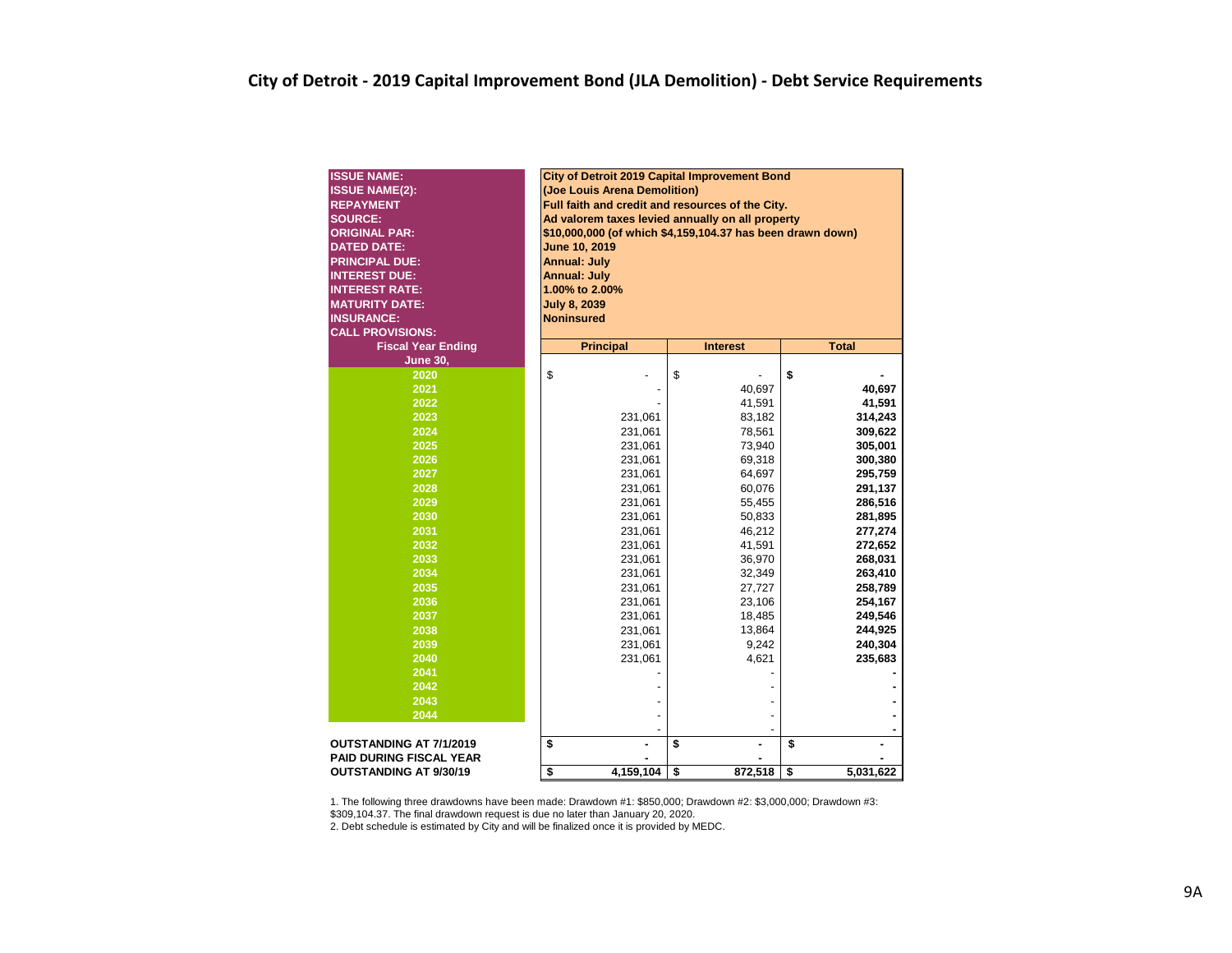| <b>ISSUE NAME:</b><br><b>ISSUE NAME(2):</b><br><b>REPAYMENT</b><br><b>SOURCE:</b><br><b>ORIGINAL PAR:</b><br><b>DATED DATE:</b><br><b>PRINCIPAL DUE:</b><br><b>INTEREST DUE:</b><br><b>INTEREST RATE:</b><br><b>MATURITY DATE:</b><br><b>INSURANCE:</b><br><b>CALL PROVISIONS:</b><br><b>Fiscal Year Ending</b> | <b>City of Detroit Transportation Project</b><br><b>MTF Bonds</b><br><b>Act 51 dollars</b><br>Act 51 dollars<br>\$124,500,000* (of which \$85,000,000 has been drawn<br>down)<br><b>November 16, 2017</b><br><b>April 1</b><br><b>April 1</b><br>2.38% to 3.49%<br>April 1, 2032<br><b>None</b><br>7 year |                                                                                                                       |          |                                                                                                                            |          |                                                                                                                                        |  |  |  |  |
|-----------------------------------------------------------------------------------------------------------------------------------------------------------------------------------------------------------------------------------------------------------------------------------------------------------------|-----------------------------------------------------------------------------------------------------------------------------------------------------------------------------------------------------------------------------------------------------------------------------------------------------------|-----------------------------------------------------------------------------------------------------------------------|----------|----------------------------------------------------------------------------------------------------------------------------|----------|----------------------------------------------------------------------------------------------------------------------------------------|--|--|--|--|
| <b>June 30,</b>                                                                                                                                                                                                                                                                                                 |                                                                                                                                                                                                                                                                                                           | <b>Principal</b>                                                                                                      |          | <b>Interest</b>                                                                                                            |          | <b>Total</b>                                                                                                                           |  |  |  |  |
| 2020<br>2021<br>2022<br>2023<br>2024<br>2025<br>2026<br>2027<br>2028<br>2029<br>2030<br>2031<br>2032                                                                                                                                                                                                            |                                                                                                                                                                                                                                                                                                           | 9,145,000<br>9,345,000<br>9,585,000<br>9,840,000<br>10,115,000<br>10,430,000<br>10,765,000<br>11,115,000<br>4,660,000 |          | 3,058,573<br>3,058,573<br>2,794,009<br>2,499,828<br>2,186,494<br>1,854,001<br>1,474,081<br>1,067,207<br>640,698<br>190,874 |          | 3,058,573<br>12,203,573<br>12,139,009<br>12,084,828<br>12,026,494<br>11,969,001<br>11,904,081<br>11,832,207<br>11,755,698<br>4,850,874 |  |  |  |  |
| <b>OUTSTANDING AT 7/1/2019</b><br><b>PAID DURING FISCAL YEAR</b><br><b>OUTSTANDING AT 9/30/19</b>                                                                                                                                                                                                               | \$<br>\$                                                                                                                                                                                                                                                                                                  | 85,000,000<br>85,000,000                                                                                              | \$<br>\$ | 18,824,338<br>18,824,338                                                                                                   | \$<br>\$ | 103,824,338<br>103,824,338                                                                                                             |  |  |  |  |

There are three scheduled draws remaining. These draws are in pre-determined amounts and on pre-determined dates (specifically, on April 1, 2020 and October 1, 2019 and 2020 ). With each draw, the debt schedule is updated accordingly. The total principal to be drawn is \$124,500,000 and the total interest is \$37,545,372.57.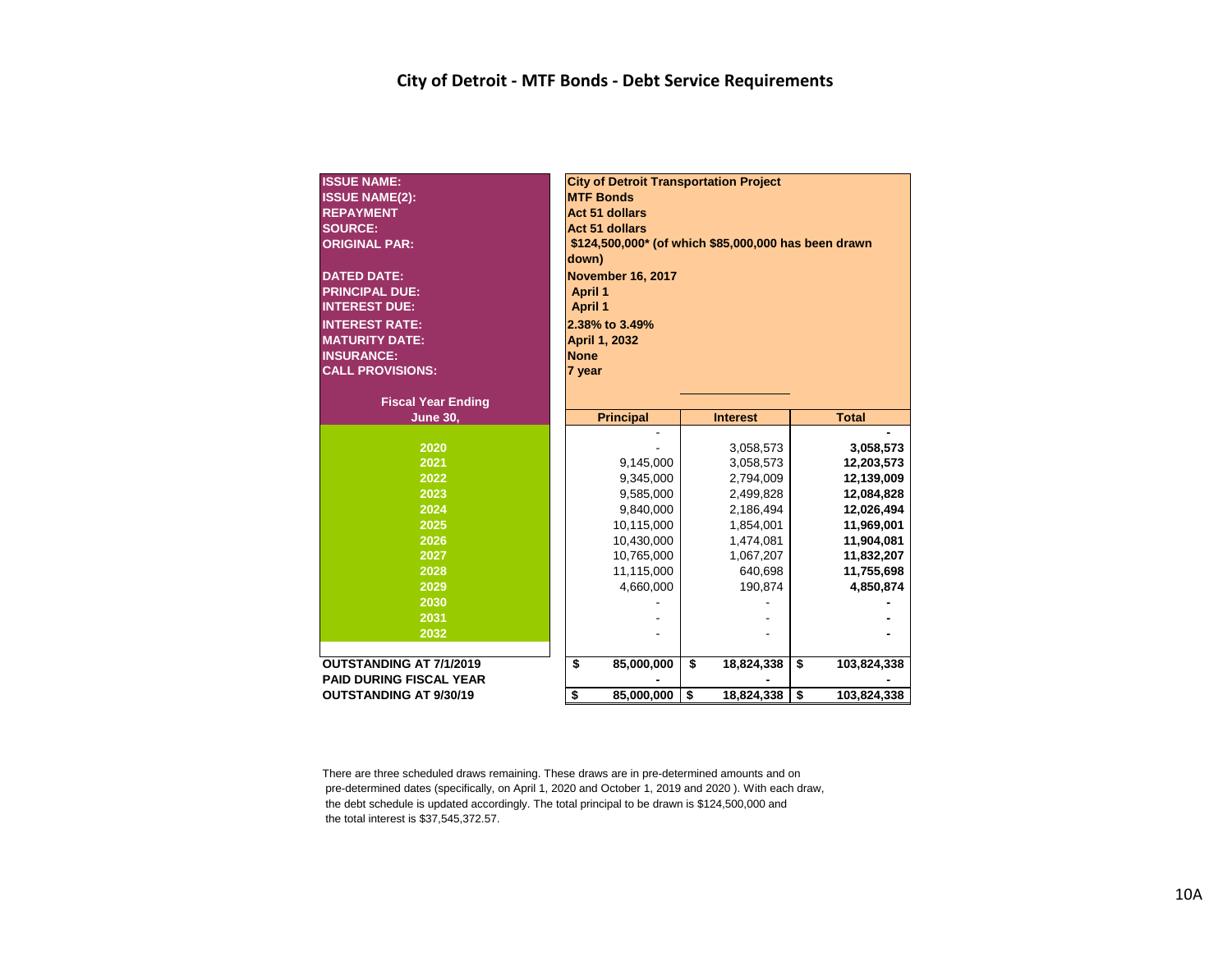| <b>ISSUE NAME:</b>              |             | <b>Mexicantown Welcome Center</b>                            |               |                 |                                                              | <b>Book Cadillac Project Note 2</b> |    |          |    |           |  |  |  |  |
|---------------------------------|-------------|--------------------------------------------------------------|---------------|-----------------|--------------------------------------------------------------|-------------------------------------|----|----------|----|-----------|--|--|--|--|
|                                 |             | <b>HUD 108 Note</b>                                          |               |                 |                                                              | <b>HUD 108 Note</b>                 |    |          |    |           |  |  |  |  |
| <b>REPAYMENT SOURCE:</b>        |             | <b>Section 108 Loan Guaranty</b><br><b>Block Grant Funds</b> |               |                 | <b>Section 108 Loan Guaranty</b><br><b>Block Grant Funds</b> |                                     |    |          |    |           |  |  |  |  |
| <b>ORIGINAL PAR:</b>            |             | \$7,789,000                                                  |               |                 | \$10,700,000                                                 |                                     |    |          |    |           |  |  |  |  |
| <b>DATED DATE:</b>              |             | March 26, 2019 (Refunding)                                   |               |                 | March 26, 2019 (Refunding)                                   |                                     |    |          |    |           |  |  |  |  |
| <b>PRINCIPAL DUE:</b>           |             | <b>Annual: August</b>                                        |               |                 | <b>Annual: August</b>                                        |                                     |    |          |    |           |  |  |  |  |
| <b>INTEREST DUE:</b>            |             | Semi Annual: August/February                                 |               |                 |                                                              | Semi Annual: August/February        |    |          |    |           |  |  |  |  |
| <b>INTEREST RATE:</b>           |             | 5.09% to 5.70%                                               |               |                 |                                                              | 4.33% to 5.38%                      |    |          |    |           |  |  |  |  |
| <b>MATURITY DATE:</b>           |             | <b>August 1, 2024</b>                                        |               |                 |                                                              | <b>August 1, 2024</b>               |    |          |    |           |  |  |  |  |
| <b>INSURANCE:</b>               |             | <b>Noninsured</b>                                            |               |                 |                                                              | <b>Noninsured</b>                   |    |          |    |           |  |  |  |  |
| <b>CALL PROVISIONS:</b>         | <b>None</b> |                                                              |               |                 |                                                              | <b>None</b>                         |    |          |    |           |  |  |  |  |
|                                 |             |                                                              |               |                 |                                                              |                                     |    |          |    |           |  |  |  |  |
|                                 |             | Principal                                                    | Interest      | Total           |                                                              | Principal                           |    | Interest |    | Total     |  |  |  |  |
| <b>Fiscal Year Ending</b>       |             |                                                              |               |                 |                                                              |                                     |    |          |    |           |  |  |  |  |
| <b>June 30,</b>                 |             |                                                              |               |                 |                                                              |                                     |    |          |    |           |  |  |  |  |
| 2020                            |             | 270,000                                                      | 30,474        | 300,474         |                                                              | 716,000                             |    | 88,306   |    | 804,306   |  |  |  |  |
| 2021                            |             | 280,000                                                      | 29,852        | 309,852         |                                                              | 716,000                             |    | 88,406   |    | 804,406   |  |  |  |  |
| 2022                            |             | 280,000                                                      | 22,684        | 302,684         |                                                              | 716,000                             |    | 70,076   |    | 786,076   |  |  |  |  |
| 2023                            |             | 350,000                                                      | 14,629        | 364,629         |                                                              | 716,000                             |    | 51,758   |    | 767,758   |  |  |  |  |
| 2024                            |             | 360,000                                                      | 5,459         | 365,459         |                                                              | 716,000                             |    | 33,267   |    | 749,267   |  |  |  |  |
| 2025                            |             | 28,000                                                       | 374           | 28,374          |                                                              | 716,000                             |    | 14,343   |    | 730,343   |  |  |  |  |
| 2026                            |             |                                                              |               |                 |                                                              | 175,000                             |    | 2,396    |    | 177,396   |  |  |  |  |
| 2027                            |             |                                                              |               |                 |                                                              |                                     |    |          |    |           |  |  |  |  |
| 2028                            |             |                                                              |               |                 |                                                              |                                     |    |          |    |           |  |  |  |  |
| 2029                            |             |                                                              |               |                 |                                                              |                                     |    |          |    |           |  |  |  |  |
| 2030                            |             |                                                              |               |                 |                                                              |                                     |    |          |    |           |  |  |  |  |
| 2031<br>2032                    |             |                                                              |               |                 |                                                              |                                     |    |          |    |           |  |  |  |  |
|                                 |             |                                                              |               |                 |                                                              |                                     |    |          |    |           |  |  |  |  |
| OUTSTANDING AT 7/1/2019         | \$          | 1,568,000                                                    | \$<br>103,472 | \$<br>1,671,472 |                                                              | \$<br>4,471,000                     | \$ | 348,551  | \$ | 4,819,551 |  |  |  |  |
| <b>PAID DURING FISCAL YEAR*</b> |             | 270,000                                                      | 13,762        | 283,762         |                                                              | 716,000                             |    | 39,538   |    | 755,538   |  |  |  |  |
| <b>OUTSTANDING AT 9/30/19</b>   | \$          | 1,298,000                                                    | \$<br>89,710  | \$<br>1,387,710 |                                                              | \$<br>3,755,000                     | \$ | 309,013  | \$ | 4,064,013 |  |  |  |  |

Notes:

1. On April 29, 2019, the Woodward Gardens Project II Note was partially defeased (prepaid) by the City. Specifically, the City made payment to the HUD Trustee to defease the following maturities/principal amounts: August 1, 2019/\$160,000; August 1, 2027/\$261,000; August 1, 2018/\$1,557,000. In addition to the principal, the payment included amounts sufficient to pay the interest that accrued until the optional redemption date occured and payment could be made to the holders of the HUD Certificates. The total payment was \$1,938,000. The 2019 maturity was defeased on August 1, 2019. The 2027 and 2028 maturities will be defeased by HUD on August 1, 2020. From the City's perspective, the principal amounts are considered defeased in substance on the date the City made payment.

 2. In FY17, funds to prepay the New Amsterdam Note were placed in escrow and the Note was fully defeased in substance. The trustee pays the debt service from the escrow until the final payment on 8-1-22.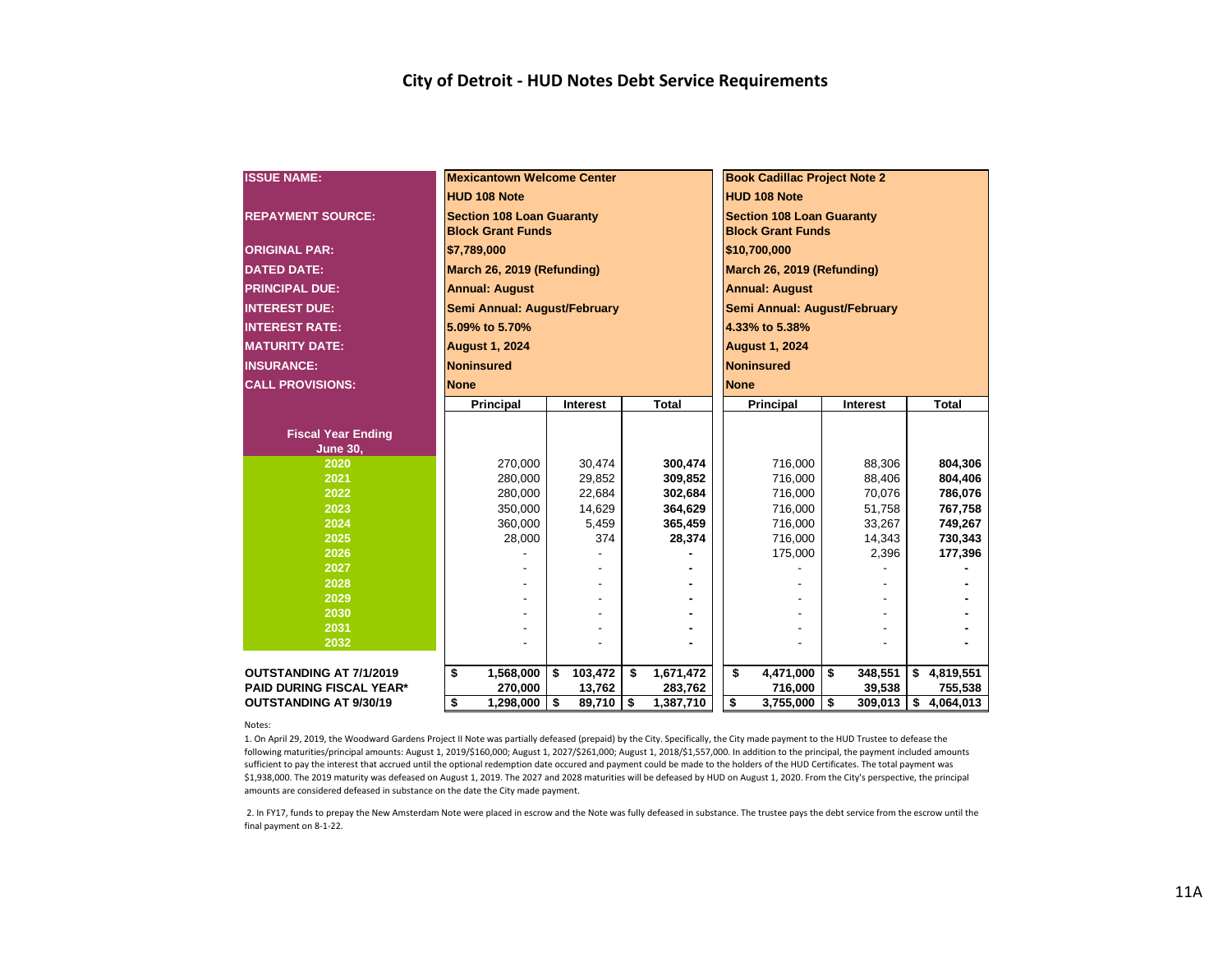### **City of Detroit - HUD Notes Debt Service Requirements**

| <b>ISSUE NAME:</b>              | <b>Garfield II Project Note 1</b>                            |          |              | <b>Garfield II Project Note 2</b>                            |    |                 |              |                                                              | <b>Garfield II Project Note 4</b> |                 |                            |  |  |  |
|---------------------------------|--------------------------------------------------------------|----------|--------------|--------------------------------------------------------------|----|-----------------|--------------|--------------------------------------------------------------|-----------------------------------|-----------------|----------------------------|--|--|--|
|                                 | <b>HUD 108 Note</b>                                          |          |              | <b>HUD 108 Note</b>                                          |    |                 |              |                                                              | <b>HUD 108 Note</b>               |                 |                            |  |  |  |
| <b>REPAYMENT SOURCE:</b>        | <b>Section 108 Loan Guaranty</b><br><b>Block Grant Funds</b> |          |              | <b>Section 108 Loan Guaranty</b><br><b>Block Grant Funds</b> |    |                 |              | <b>Section 108 Loan Guaranty</b><br><b>Block Grant Funds</b> |                                   |                 |                            |  |  |  |
| <b>ORIGINAL PAR:</b>            | \$6,522,000                                                  |          |              | \$2,058,000                                                  |    |                 |              | \$1,393,000                                                  |                                   |                 |                            |  |  |  |
| <b>DATED DATE:</b>              | March 26, 2019 (Refunding)                                   |          |              | March 26, 2019 (Refunding)                                   |    |                 |              | May 28, 2015 (Refunding)                                     |                                   |                 |                            |  |  |  |
| <b>PRINCIPAL DUE:</b>           | <b>Annual: August</b>                                        |          |              | <b>Annual: August</b>                                        |    |                 |              | <b>Annual: August</b>                                        |                                   |                 |                            |  |  |  |
| <b>INTEREST DUE:</b>            | Semi Annual: August/February                                 |          |              | Semi Annual: August/February                                 |    |                 |              |                                                              | Semi Annual: August/February      |                 |                            |  |  |  |
| <b>INTEREST RATE:</b>           | 4.33% to 5.30%                                               |          |              | 5.09% to 5.77%                                               |    |                 |              |                                                              | .28% to 3.35%                     |                 |                            |  |  |  |
| <b>MATURITY DATE:</b>           | <b>August 1, 2025</b>                                        |          |              | <b>August 1, 2026</b>                                        |    |                 |              |                                                              | <b>August 1, 2029</b>             |                 |                            |  |  |  |
| <b>INSURANCE:</b>               | Noninsured                                                   |          |              | <b>Noninsured</b>                                            |    |                 |              |                                                              | <b>Noninsured</b>                 |                 |                            |  |  |  |
| <b>CALL PROVISIONS:</b>         | <b>None</b>                                                  |          |              | <b>None</b>                                                  |    |                 |              |                                                              | <b>None</b>                       |                 |                            |  |  |  |
|                                 | Principal                                                    | Interest | <b>Total</b> | <b>Principal</b>                                             |    | <b>Interest</b> | <b>Total</b> |                                                              | <b>Principal</b>                  | <b>Interest</b> | <b>Total</b>               |  |  |  |
|                                 |                                                              |          |              |                                                              |    |                 |              |                                                              |                                   |                 |                            |  |  |  |
| <b>Fiscal Year Ending</b>       |                                                              |          |              |                                                              |    |                 |              |                                                              |                                   |                 |                            |  |  |  |
| <b>June 30,</b>                 |                                                              |          |              |                                                              |    |                 |              |                                                              |                                   |                 |                            |  |  |  |
| 2020                            | 480,000                                                      | 105,783  | 585,783      | 110.000                                                      |    | 36,196          | 146,196      |                                                              | 90.000                            | 27,955          | 117,955                    |  |  |  |
| 2021                            | 520,000                                                      | 114,104  | 634,104      | 120,000                                                      |    | 40,341          | 160,341      |                                                              | 95,000                            | 26,169          | 121,169                    |  |  |  |
| 2022                            | 620,000                                                      | 99,507   | 719,507      | 130,000                                                      |    | 37,141          | 167,141      |                                                              | 95,000                            | 24,112          | 119,112                    |  |  |  |
| 2023                            | 720,000                                                      | 82,370   | 802,370      | 140,000                                                      |    | 33,688          | 173,688      |                                                              | 100,000                           | 21,771          | 121,771                    |  |  |  |
| 2024                            | 780,000                                                      | 62,991   | 842,991      | 150,000                                                      |    | 29,941          | 179,941      |                                                              | 100,000                           | 19,146          | 119,146                    |  |  |  |
| 2025                            | 950,000                                                      | 40,108   | 990,108      | 240,000                                                      |    | 24,776          | 264,776      |                                                              | 100,000                           | 16,321          | 116,321                    |  |  |  |
| 2026                            | 1,002,000                                                    | 13,717   | 1,015,717    | 320,000                                                      |    | 17,194          | 337,194      |                                                              | 100,000                           | 13,421          | 113,421                    |  |  |  |
| 2027                            |                                                              |          |              | 448,000                                                      |    | 6,406           | 454,406      |                                                              | 100,000                           | 10,396          | 110,396                    |  |  |  |
| 2028                            |                                                              |          |              |                                                              |    |                 |              |                                                              | 100,000                           | 7,271           | 107,271                    |  |  |  |
| 2029                            |                                                              |          |              |                                                              |    |                 |              |                                                              | 100,000                           | 4,071           | 104,071                    |  |  |  |
| 2030                            |                                                              |          |              |                                                              |    |                 |              |                                                              | 73,000                            | 1,223           | 74,223                     |  |  |  |
| 2031                            |                                                              |          |              |                                                              |    |                 |              |                                                              |                                   |                 |                            |  |  |  |
| 2032                            |                                                              |          |              |                                                              |    |                 |              |                                                              |                                   |                 |                            |  |  |  |
| <b>OUTSTANDING AT 7/1/2019</b>  | \$<br>$5,072,000$ \ \$                                       | 518,580  | \$5,590,580  | \$<br>1,658,000                                              | Ŝ. | 225,683         | \$1,883,683  |                                                              | \$<br>1,053,000                   | 171,856<br>\$   | \$1,224,856                |  |  |  |
| <b>PAID DURING FISCAL YEAR*</b> | 480,000                                                      | 45,416   | 525,416      | 110,000                                                      |    | 15,261          | 125,261      |                                                              | 90,000                            | 14,401          | 104,401                    |  |  |  |
| <b>OUTSTANDING AT 9/30/19</b>   | $4,592,000$ \$<br>\$                                         | 473,163  | \$5,065,163  | \$<br>1,548,000                                              | \$ | 210,423         | \$1,758,423  |                                                              | \$<br>$963,000$ \$                | 157,456         | $\frac{1}{2}$ \$ 1,120,456 |  |  |  |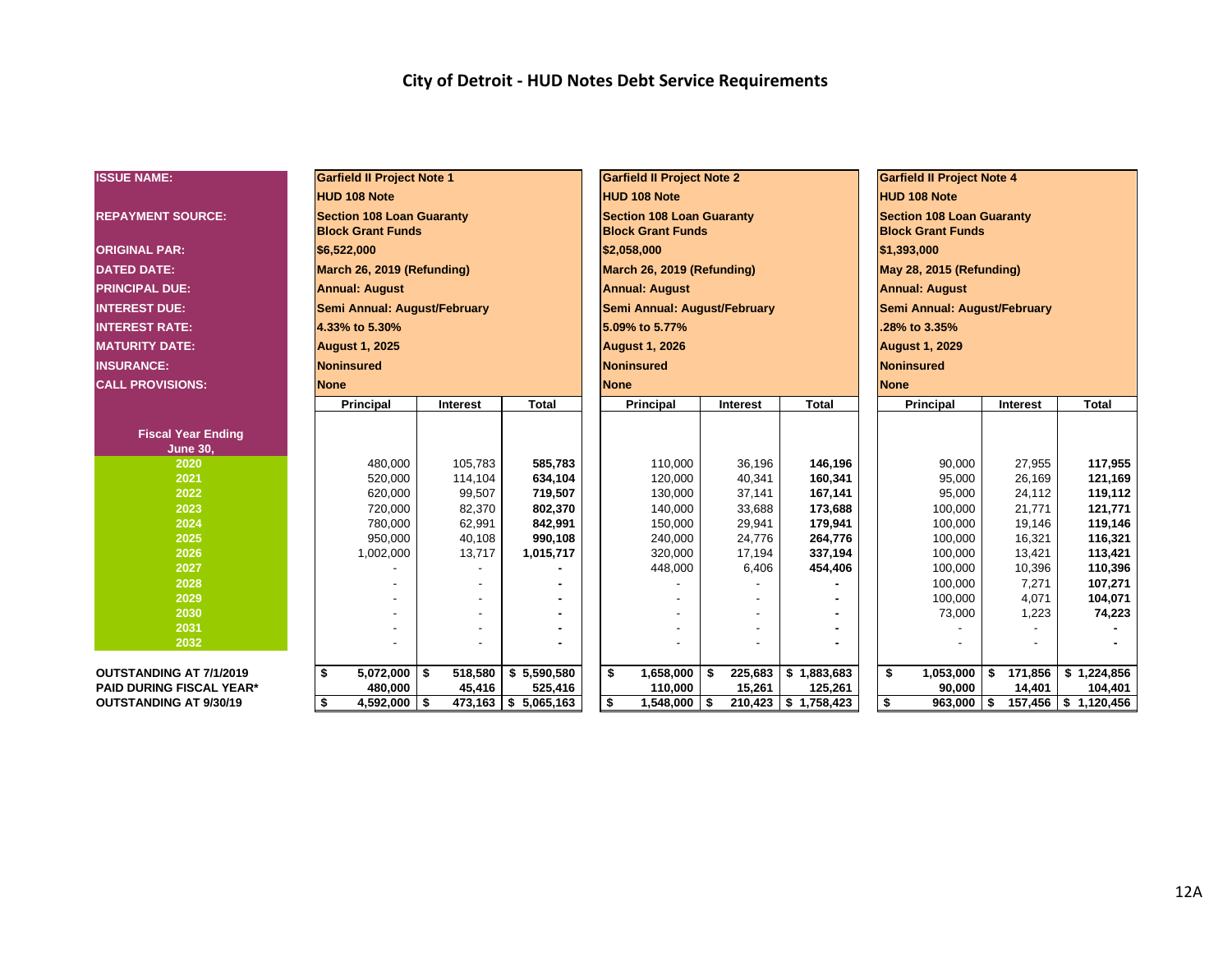### **City of Detroit - HUD Notes Debt Service Requirements**

| <b>ISSUE NAME:</b>              | <b>Garfield II Project Note 3</b>                            |                                       |                        | <b>Fort Shelby Project</b>                                   |                 |              |                                                              | <b>Woodward Garden Project 1</b> |      |                    |    |              |  |  |
|---------------------------------|--------------------------------------------------------------|---------------------------------------|------------------------|--------------------------------------------------------------|-----------------|--------------|--------------------------------------------------------------|----------------------------------|------|--------------------|----|--------------|--|--|
|                                 | <b>HUD 108 Note</b>                                          |                                       |                        | <b>HUD 108 Note</b>                                          |                 |              |                                                              | <b>HUD 108 Note</b>              |      |                    |    |              |  |  |
| <b>REPAYMENT SOURCE:</b>        | <b>Section 108 Loan Guaranty</b><br><b>Block Grant Funds</b> |                                       |                        | <b>Section 108 Loan Guaranty</b><br><b>Block Grant Funds</b> |                 |              | <b>Section 108 Loan Guaranty</b><br><b>Block Grant Funds</b> |                                  |      |                    |    |              |  |  |
| <b>ORIGINAL PAR:</b>            | \$6,697,000                                                  |                                       |                        | \$18,700,000                                                 |                 |              | \$7,050,000                                                  |                                  |      |                    |    |              |  |  |
| <b>DATED DATE:</b>              | May 28, 2015 (Refunding)                                     |                                       |                        | March 26, 2019 (Refunding)                                   |                 |              | March 26, 2019 (Refunding)                                   |                                  |      |                    |    |              |  |  |
| <b>PRINCIPAL DUE:</b>           | <b>Annual: August</b>                                        |                                       |                        | <b>Annual: August</b>                                        |                 |              | <b>Annual: August</b>                                        |                                  |      |                    |    |              |  |  |
| <b>INTEREST DUE:</b>            | Semi Annual: August/February                                 |                                       |                        | Semi Annual: August/February                                 |                 |              |                                                              | Semi Annual: August/February     |      |                    |    |              |  |  |
| <b>INTEREST RATE:</b>           | .93% to 3.35%                                                |                                       |                        | 4.33% to 5.34%                                               |                 |              |                                                              | 4.48% to 5.05%                   |      |                    |    |              |  |  |
| <b>IMATURITY DATE:</b>          | <b>August 1, 2029</b>                                        |                                       |                        | <b>August 1, 2026</b>                                        |                 |              |                                                              | <b>August 1, 2021</b>            |      |                    |    |              |  |  |
| <b>INSURANCE:</b>               | Noninsured                                                   |                                       |                        | <b>Noninsured</b>                                            |                 |              |                                                              | <b>Noninsured</b>                |      |                    |    |              |  |  |
| <b>CALL PROVISIONS:</b>         | <b>None</b>                                                  |                                       |                        | <b>None</b>                                                  |                 |              |                                                              | <b>None</b>                      |      |                    |    |              |  |  |
|                                 | Principal                                                    | Interest                              | <b>Total</b>           | <b>Principal</b>                                             | <b>Interest</b> | <b>Total</b> |                                                              | <b>Principal</b>                 |      | <b>Interest</b>    |    | <b>Total</b> |  |  |
| <b>Fiscal Year Ending</b>       |                                                              |                                       |                        |                                                              |                 |              |                                                              |                                  |      |                    |    |              |  |  |
| <b>June 30,</b><br>2020         | 184,000                                                      | 193,747                               | 377,747                | 1,250,000                                                    | 263,247         | 1,513,247    |                                                              | 1,200,000                        |      | 43,731             |    | 1,243,731    |  |  |
| 2021                            | 190,000                                                      | 190,137                               | 380,137                | 1,250,000                                                    | 286,943         | 1,536,943    |                                                              | 1,250,000                        |      | 23,648             |    | 1,273,648    |  |  |
| 2022                            | 200,000                                                      | 185,906                               | 385,906                | 1,500,000                                                    | 248,730         | 1,748,730    |                                                              | 300,000                          |      | 3,855              |    | 303,855      |  |  |
| 2023                            | 220,000                                                      | 180,861                               | 400,861                | 1,500,000                                                    | 210,353         | 1,710,353    |                                                              |                                  |      |                    |    |              |  |  |
| 2024                            | 230,000                                                      | 174,946                               | 404,946                | 1,500,000                                                    | 171,615         | 1,671,615    |                                                              |                                  |      |                    |    |              |  |  |
| 2025                            | 260,000                                                      | 168,021                               | 428,021                | 1,500,000                                                    | 131,970         | 1,631,970    |                                                              |                                  |      |                    |    |              |  |  |
| 2026                            | 400,000                                                      | 158,416                               | 558,416                | 2,000,000                                                    | 84,580          | 2,084,580    |                                                              |                                  |      |                    |    |              |  |  |
| 2027                            | 600,000                                                      | 143,216                               | 743,216                | 2,000,000                                                    | 28,600          | 2,028,600    |                                                              |                                  |      |                    |    |              |  |  |
| 2028<br>2029                    | 900,000<br>1,400,000                                         | 119,741<br>82,816                     | 1,019,741              |                                                              |                 |              |                                                              |                                  |      |                    |    |              |  |  |
| 2030                            | 1,793,000                                                    | 30,033                                | 1,482,816<br>1,823,033 |                                                              |                 |              |                                                              |                                  |      |                    |    |              |  |  |
| 2031                            |                                                              |                                       |                        |                                                              |                 |              |                                                              |                                  |      |                    |    |              |  |  |
| 2032                            |                                                              |                                       |                        |                                                              |                 |              |                                                              |                                  |      |                    |    |              |  |  |
|                                 |                                                              |                                       |                        |                                                              |                 |              |                                                              |                                  |      |                    |    |              |  |  |
| <b>OUTSTANDING AT 7/1/2019</b>  | S.<br>6,377,000                                              | \$1,627,835                           | \$8,004,835            | \$<br>12,500,000                                             | \$<br>1,426,037 | \$13,926,037 |                                                              | 2,750,000<br>\$                  | - \$ | 71,234             | \$ | 2,821,234    |  |  |
| <b>PAID DURING FISCAL YEAR*</b> | 184,000                                                      | 97,738                                | 281,738                | 1,250,000                                                    | 113,307         | 1,363,307    |                                                              | 1,200,000                        |      | 23,939             |    | 1,223,939    |  |  |
| <b>OUTSTANDING AT 9/30/19</b>   | \$                                                           | $6,193,000$ \$ 1,530,097 \$ 7,723,097 |                        | \$<br>$11,250,000$ \ \$                                      | 1,312,730       | \$12,562,730 |                                                              | \$<br>$1,550,000$ \ \$           |      | $\sqrt{47,295}$ \$ |    | 1,597,295    |  |  |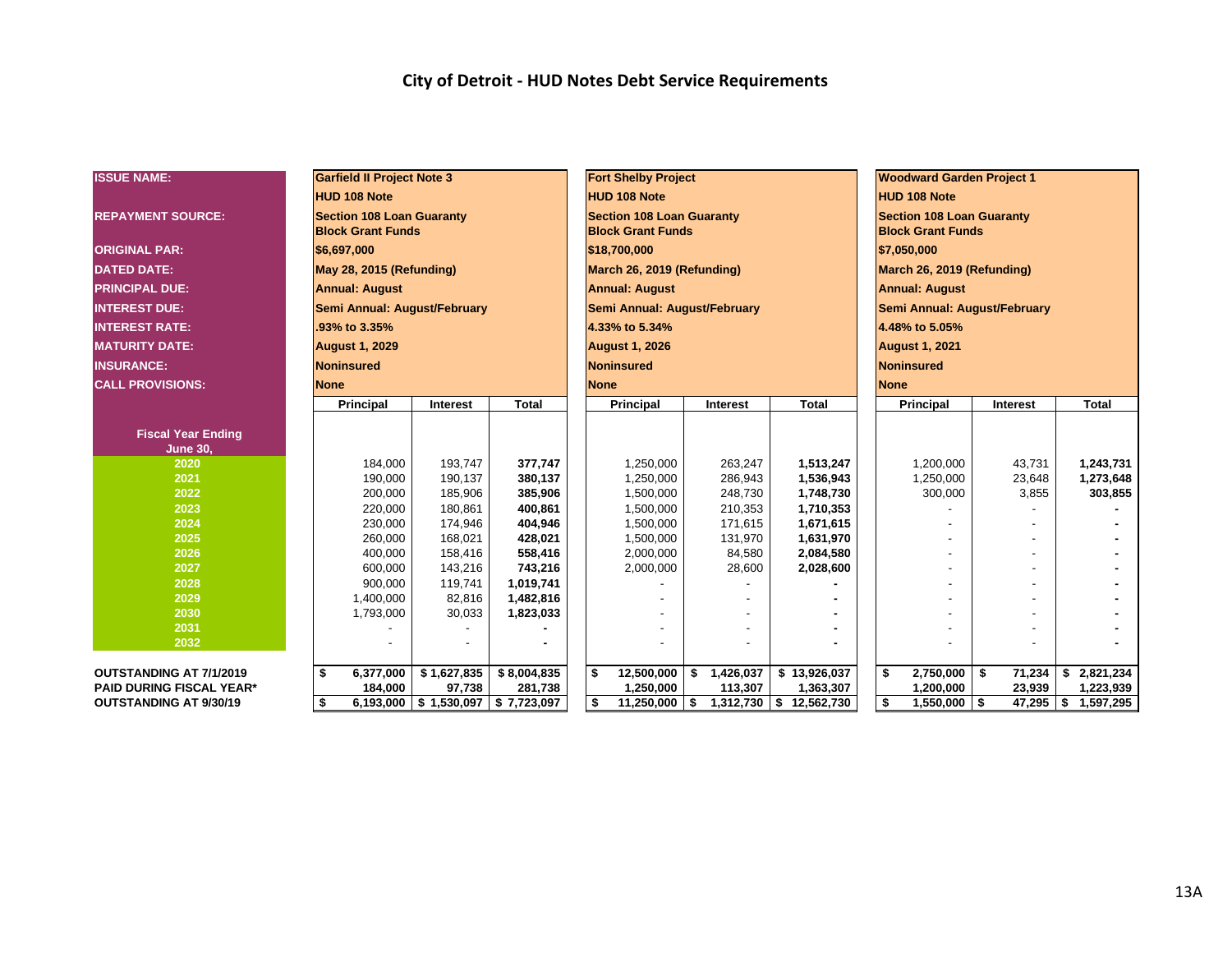### **City of Detroit - HUD Notes Debt Service Requirements**

| <b>ISSUE NAME:</b>              | <b>Woodward Garden Project 2</b>                             |                                       |              | <b>Woodward Garden Project 3</b>                             |                                     |              |            |                        |          |                |    |              |  |
|---------------------------------|--------------------------------------------------------------|---------------------------------------|--------------|--------------------------------------------------------------|-------------------------------------|--------------|------------|------------------------|----------|----------------|----|--------------|--|
|                                 | <b>HUD 108 Note</b>                                          |                                       |              | <b>HUD 108 Note</b>                                          |                                     |              |            |                        |          |                |    |              |  |
| <b>REPAYMENT SOURCE:</b>        | <b>Section 108 Loan Guaranty</b><br><b>Block Grant Funds</b> |                                       |              | <b>Section 108 Loan Guaranty</b><br><b>Block Grant Funds</b> |                                     |              |            |                        |          |                |    |              |  |
| <b>ORIGINAL PAR:</b>            | \$6,197,000                                                  |                                       |              | \$5,753,000                                                  |                                     |              |            |                        |          |                |    |              |  |
| <b>DATED DATE:</b>              | June 12, 2008                                                |                                       |              | May 28, 2015 (Refunding)                                     |                                     |              |            |                        |          |                |    |              |  |
| <b>PRINCIPAL DUE:</b>           | <b>Annual: August</b>                                        |                                       |              | <b>Annual: August</b>                                        |                                     |              | <b>ALL</b> |                        |          |                |    |              |  |
| <b>INTEREST DUE:</b>            | Semi Annual: August/February                                 |                                       |              | Semi Annual: August/February                                 |                                     |              |            |                        |          |                |    |              |  |
| <b>INTEREST RATE:</b>           | 2.66% to 4.35%                                               |                                       |              | 83% to 3.55%                                                 |                                     |              |            |                        |          |                |    |              |  |
| <b>MATURITY DATE:</b>           | <b>August 1, 2028</b>                                        |                                       |              | <b>August 1, 2031</b>                                        |                                     |              |            |                        |          |                |    |              |  |
| <b>INSURANCE:</b>               | <b>Noninsured</b>                                            |                                       |              | <b>Noninsured</b>                                            |                                     |              |            |                        |          |                |    |              |  |
| <b>CALL PROVISIONS:</b>         | <b>None</b>                                                  |                                       |              | <b>None</b>                                                  |                                     |              |            |                        |          |                |    |              |  |
|                                 | Principal                                                    | <b>Interest</b>                       | <b>Total</b> | Principal                                                    | <b>Interest</b>                     | <b>Total</b> |            | <b>Principal</b>       | Interest |                |    | <b>Total</b> |  |
|                                 |                                                              |                                       |              |                                                              |                                     |              |            |                        |          |                |    |              |  |
| <b>Fiscal Year Ending</b>       |                                                              |                                       |              |                                                              |                                     |              |            |                        |          |                |    |              |  |
| <b>June 30,</b>                 |                                                              |                                       |              |                                                              |                                     |              |            |                        |          |                |    |              |  |
| 2020                            |                                                              | 167,180                               | 167,180      | 281,000                                                      | 144,619                             | 425,619      |            | $4,581,000$ \ \$<br>\$ |          | 1,101,238      |    | 5,682,238    |  |
| 2021                            | 148,000                                                      | 164,641                               | 312,641      | 295,000                                                      | 139,057                             | 434,057      |            | \$<br>$4,864,000$ \$   |          | 1,103,297      |    | 5,967,297    |  |
| 2022                            | 170,000                                                      | 158,933                               | 328,933      | 310,000                                                      | 132,494                             | 442,494      |            | \$<br>$4,321,000$ \$   |          | 983,437        |    | 5,304,437    |  |
| 2023                            | 200,000                                                      | 151,932                               | 351,932      | 325,000                                                      | 124,870                             | 449,870      |            | \$<br>$4,271,000$ \$   |          | 872,231        |    | 5,143,231    |  |
| 2024                            | 300,000                                                      | 142,207                               | 442,207      | 342,000                                                      | 116,101                             | 458,101      |            | \$<br>$4,478,000$ \$   |          | 755,673        |    | 5,233,673    |  |
| 2025                            | 400,000                                                      | 128,252                               | 528,252      | 359,000                                                      | 106,197                             | 465,197      |            | \$<br>$4,553,000$ \$   |          | 630,361        |    | 5,183,361    |  |
| 2026                            | 650,000                                                      | 106,770                               | 756,770      | 377,000                                                      | 95,521                              | 472,521      |            | $5,024,000$ \$<br>\$   |          | 492,014        |    | 5,516,014    |  |
| 2027                            | 1,100,000                                                    | 70,192                                | 1,170,192    | 396,000                                                      | 83,822                              | 479,822      |            | \$<br>$4,644,000$ \$   |          | 342,632        |    | 4,986,632    |  |
| 2028                            | 1,099,000                                                    | 23,519                                | 1,122,519    | 417,000                                                      | 71,116                              | 488,116      |            | S.<br>2,516,000        | l \$     | 221,646        |    | 2,737,646    |  |
| 2029                            |                                                              |                                       |              | 438,000                                                      | 57,431                              | 495,431      |            | \$<br>1,938,000        | l \$     | 144,318        |    | 2,082,318    |  |
| 2030                            |                                                              |                                       |              | 460,000                                                      | 42,609                              | 502,609      |            | \$<br>2,326,000        | l \$     | 73,865         |    | 2,399,865    |  |
| 2031                            |                                                              |                                       |              | 483,000                                                      | 26,451                              | 509,451      |            | \$<br>483,000          | l \$     | 26,451         |    | 509,451      |  |
| 2032                            |                                                              |                                       |              | 507,000                                                      | 8,999                               | 515,999      |            | \$<br>$507,000$ \$     |          | 8,999          |    | 515,999      |  |
| <b>OUTSTANDING AT 7/1/2019</b>  | \$<br>4,067,000                                              | \$1,113,626                           | \$5,180,626  | \$<br>4,990,000                                              | \$1,149,287                         | \$6,139,287  |            | 44,506,000             |          | 6,756,161      | \$ | 51,262,161   |  |
| <b>PAID DURING FISCAL YEAR*</b> |                                                              | 83,590                                | 83,590       | 281,000                                                      | 73,630                              | 354,630      |            | 4,581,000              |          | 520,582        |    | 5,101,582    |  |
| <b>OUTSTANDING AT 9/30/19</b>   | -\$                                                          | $4,067,000$ \$ 1,030,036 \$ 5,097,036 |              | \$                                                           | 4,709,000 \$ 1,075,657 \$ 5,784,657 |              |            | Ŝ.<br>$39,925,000$ \$  |          | $6,235,579$ \$ |    | 46,160,579   |  |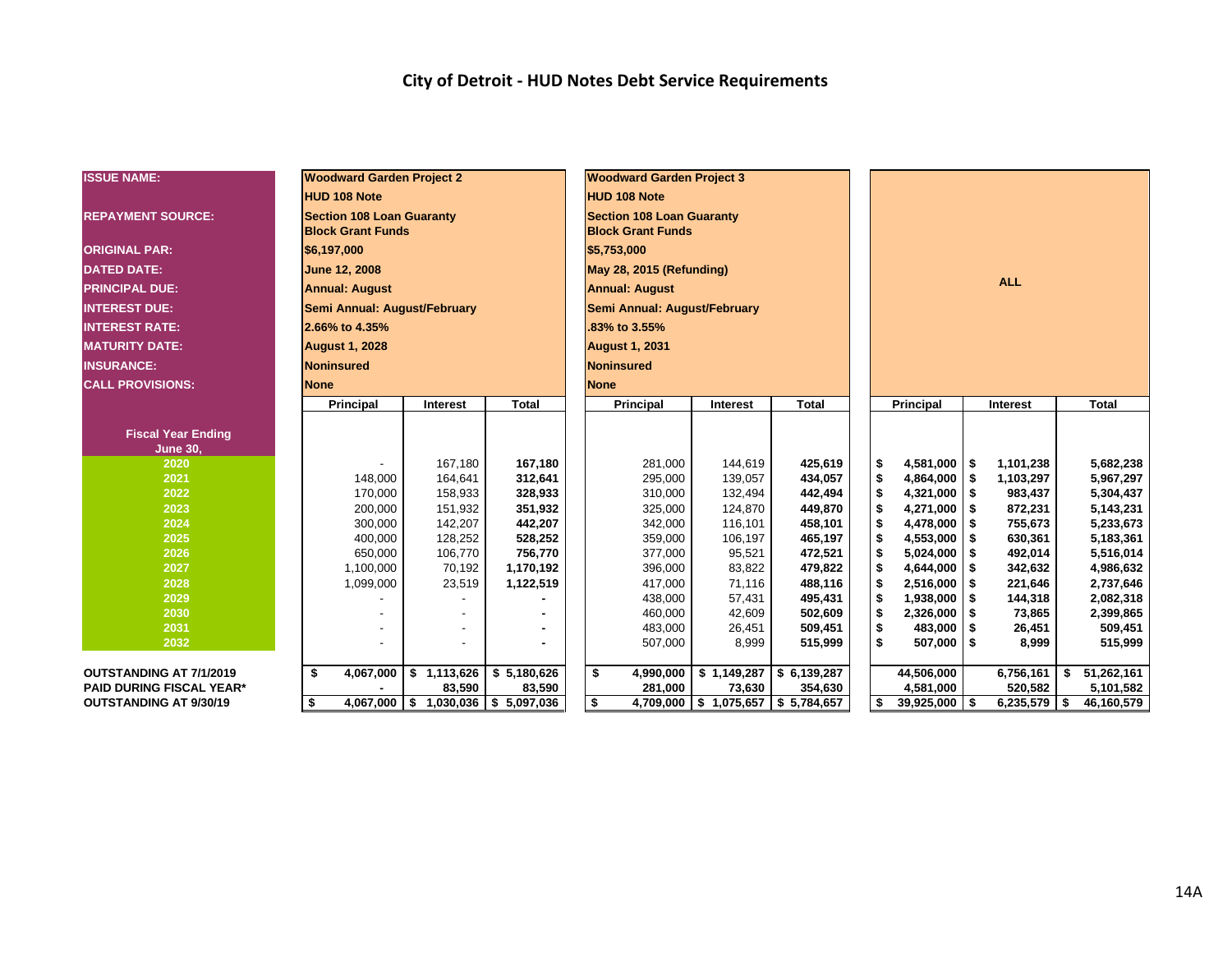### **City of Detroit - UTGO Debt Service Requirements Summary**

| <b>Fiscal Year Ending</b> | <b>UTGO</b>       | 2nd Lien          | 4th Lien          | <b>UTGO</b>        |  |  |  |  |
|---------------------------|-------------------|-------------------|-------------------|--------------------|--|--|--|--|
| June 30                   | (stand alone)     | <b>DSA</b>        | <b>DSA</b>        | <b>Obligations</b> |  |  |  |  |
| 2020                      | 17,972,500        | 9,827,630         | 36,665,687        | 64,465,817         |  |  |  |  |
| 2021                      | 16,912,000        | 9,825,710         | 35,919,553        | 62,657,263         |  |  |  |  |
| 2022                      | 10,221,000        | 9,824,594         | 27,770,871        | 47,816,465         |  |  |  |  |
| 2023                      | 10,218,000        | 9,828,024         | 23,944,817        | 43,990,841         |  |  |  |  |
| 2024                      | 10,219,000        | 9,828,621         | 19,200,507        | 39,248,128         |  |  |  |  |
| 2025                      | 10,218,250        | 9,826,919         | 10,881,531        | 30,926,700         |  |  |  |  |
| 2026                      | 10,220,250        | 9,828,854         | 5,631,115         | 25,680,219         |  |  |  |  |
| 2027                      | 10,219,250        | 9,827,125         | 5,629,409         | 25,675,784         |  |  |  |  |
| 2028                      | 10,219,750        | 9,824,431         | 5,625,885         | 25,670,066         |  |  |  |  |
| 2029                      | 10,221,000        | 9,827,843         |                   | 20,048,843         |  |  |  |  |
| 2030                      | 10,222,250        | 9,824,431         |                   | 20,046,681         |  |  |  |  |
| 2031                      | 10,217,750        | 9,826,057         |                   | 20,043,807         |  |  |  |  |
| 3032                      | 10,222,000        | 9,828,955         |                   | 20,050,955         |  |  |  |  |
| 3033                      | 10,218,750        | 9,824,568         |                   | 20,043,318         |  |  |  |  |
| 2034                      | 10,217,500        | 9,823,921         |                   | 20,041,421         |  |  |  |  |
| 2035                      | 10,222,250        | 9,827,202         |                   | 20,049,452         |  |  |  |  |
| 2036                      | 10,221,750        | 9,824,598         |                   | 20,046,348         |  |  |  |  |
| 2037                      | 10,220,250        |                   |                   | 10,220,250         |  |  |  |  |
| 2038                      | 10,221,750        |                   |                   | 10,221,750         |  |  |  |  |
| <b>Total</b>              | \$<br>208,625,250 | \$<br>167,049,484 | \$<br>171,269,375 | \$<br>546,944,109  |  |  |  |  |